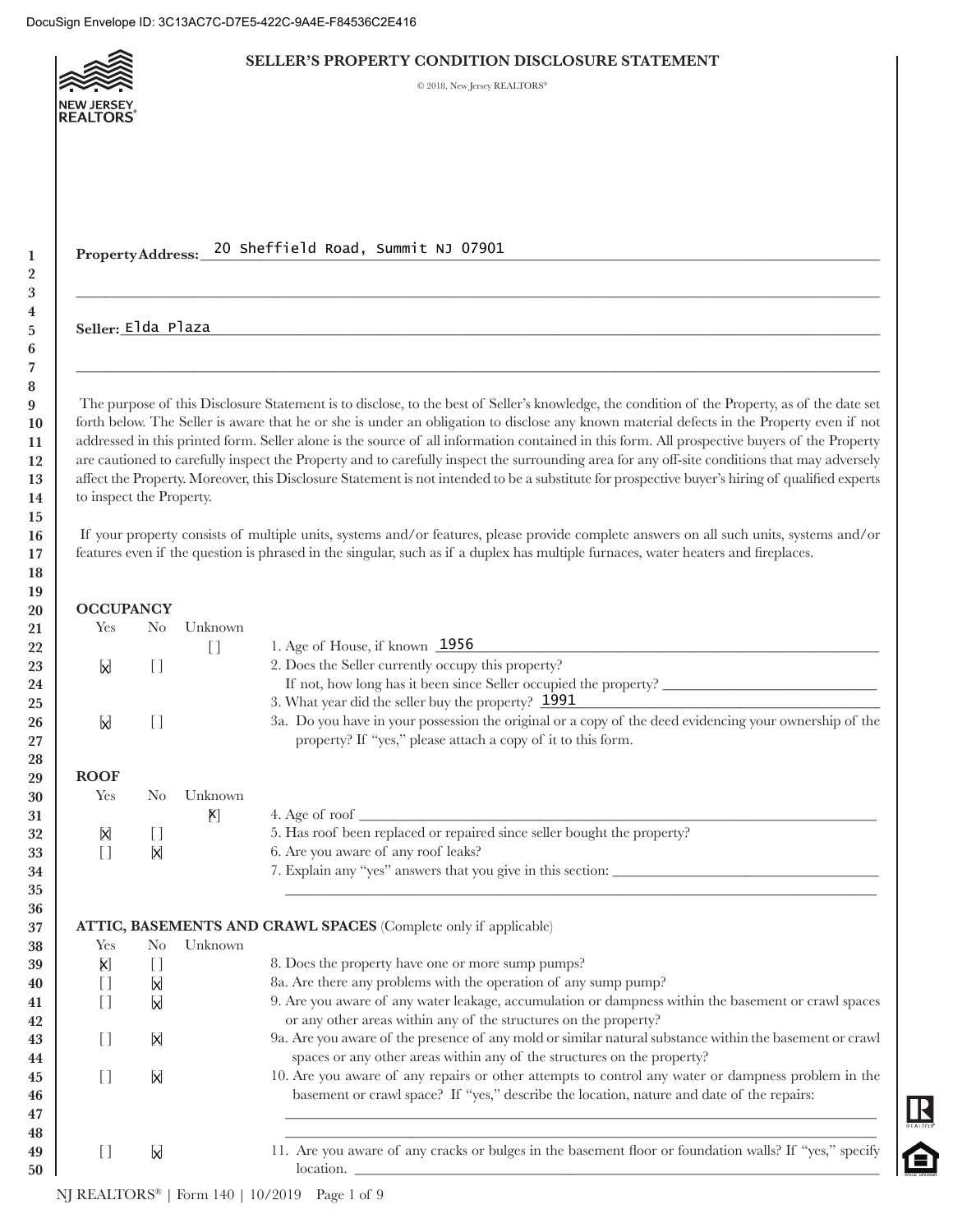| $\begin{array}{c} \square \end{array}$ | <b>K</b>                  |                                   | 12. Are you aware of any restrictions on how the attic may be used as a result of the manner in which                                                                                                                                                                                                                                 |
|----------------------------------------|---------------------------|-----------------------------------|---------------------------------------------------------------------------------------------------------------------------------------------------------------------------------------------------------------------------------------------------------------------------------------------------------------------------------------|
|                                        |                           |                                   | the attic or roof was constructed?                                                                                                                                                                                                                                                                                                    |
| $[$                                    | $\left[\mathsf{X}\right]$ |                                   | 13. Is the attic or house ventilated by: $\Box$ a whole house fan? $\Box$ an attic fan?                                                                                                                                                                                                                                               |
| $\begin{bmatrix} 1 \end{bmatrix}$      | $[ \ ]$                   |                                   | 13a. Are you aware of any problems with the operation of such a fan?                                                                                                                                                                                                                                                                  |
|                                        |                           |                                   | 14. In what manner is access to the attic space provided?                                                                                                                                                                                                                                                                             |
|                                        |                           |                                   | $\Box$ staircase $\Box$ pull down stairs $\Box$ crawl space with aid of ladder or other device                                                                                                                                                                                                                                        |
|                                        |                           |                                   |                                                                                                                                                                                                                                                                                                                                       |
|                                        |                           |                                   | $\Box$ other $\Box$<br>15. Explain any "yes" answers that you give in this section:                                                                                                                                                                                                                                                   |
|                                        |                           |                                   |                                                                                                                                                                                                                                                                                                                                       |
|                                        |                           |                                   |                                                                                                                                                                                                                                                                                                                                       |
|                                        |                           |                                   |                                                                                                                                                                                                                                                                                                                                       |
|                                        |                           |                                   | TERMITES/WOOD DESTROYING INSECTS, DRY ROT, PESTS                                                                                                                                                                                                                                                                                      |
| Yes                                    | N <sub>o</sub>            | Unknown                           |                                                                                                                                                                                                                                                                                                                                       |
| $[$                                    | Ŋ                         |                                   | 16. Are you aware of any termites/wood destroying insects, dry rot, or pests affecting the property?                                                                                                                                                                                                                                  |
| $\begin{bmatrix} 1 \end{bmatrix}$      | X                         |                                   | 17. Are you aware of any damage to the property caused by termites/wood destroying insects, dry rot,                                                                                                                                                                                                                                  |
|                                        |                           |                                   | or pests?                                                                                                                                                                                                                                                                                                                             |
| $[ \ ]$                                | X                         |                                   | 18. If "yes," has work been performed to repair the damage?                                                                                                                                                                                                                                                                           |
| $\begin{bmatrix} 1 \end{bmatrix}$      | X                         |                                   | 19. Is your property under contract by a licensed pest control company? If "yes," state the name and                                                                                                                                                                                                                                  |
|                                        |                           |                                   |                                                                                                                                                                                                                                                                                                                                       |
|                                        |                           |                                   |                                                                                                                                                                                                                                                                                                                                       |
| $\begin{array}{c} \square \end{array}$ | X                         |                                   | 20. Are you aware of any termite/pest control inspections or treatments performed on the property in                                                                                                                                                                                                                                  |
|                                        |                           |                                   | the past?                                                                                                                                                                                                                                                                                                                             |
|                                        |                           |                                   | 21. Explain any "yes" answers that you give in this section:                                                                                                                                                                                                                                                                          |
|                                        |                           |                                   |                                                                                                                                                                                                                                                                                                                                       |
|                                        |                           |                                   |                                                                                                                                                                                                                                                                                                                                       |
|                                        |                           |                                   |                                                                                                                                                                                                                                                                                                                                       |
| <b>STRUCTURAL ITEMS</b>                |                           |                                   |                                                                                                                                                                                                                                                                                                                                       |
| Yes                                    | N <sub>0</sub>            | Unknown                           |                                                                                                                                                                                                                                                                                                                                       |
| $[ \ ]$                                | X                         |                                   | 22. Are you aware of any movement, shifting, or other problems with walls, floors, or foundations,                                                                                                                                                                                                                                    |
|                                        |                           |                                   | including any restrictions on how any space, other than the attic or roof, may be used as a result of                                                                                                                                                                                                                                 |
|                                        |                           |                                   | the manner in which it was constructed?                                                                                                                                                                                                                                                                                               |
| $\begin{array}{c} \square \end{array}$ | X                         |                                   | 23. Are you aware if the property or any of the structures on it have ever been damaged by fire, smoke,                                                                                                                                                                                                                               |
|                                        |                           |                                   | wind or flood?                                                                                                                                                                                                                                                                                                                        |
| U                                      | Ŋ                         |                                   | 24. Are you aware of any fire retardant plywood used in the construction?                                                                                                                                                                                                                                                             |
| []                                     | M                         |                                   | 25. Are you aware of any current or past problems with driveways, walkways, patios, sinkholes, or                                                                                                                                                                                                                                     |
|                                        |                           |                                   | retaining walls on the property?                                                                                                                                                                                                                                                                                                      |
| $[$                                    | M                         |                                   | 26. Are you aware of any present or past efforts made to repair any problems with the items in this                                                                                                                                                                                                                                   |
|                                        |                           |                                   | section?                                                                                                                                                                                                                                                                                                                              |
|                                        |                           |                                   | 27. Explain any "yes" answers that you give in this section. Please describe the location and nature of the                                                                                                                                                                                                                           |
|                                        |                           |                                   | problem.                                                                                                                                                                                                                                                                                                                              |
|                                        |                           |                                   |                                                                                                                                                                                                                                                                                                                                       |
|                                        |                           |                                   |                                                                                                                                                                                                                                                                                                                                       |
|                                        |                           |                                   |                                                                                                                                                                                                                                                                                                                                       |
|                                        |                           |                                   |                                                                                                                                                                                                                                                                                                                                       |
| <b>ADDITIONS/REMODELS</b>              |                           |                                   |                                                                                                                                                                                                                                                                                                                                       |
| Yes                                    | N <sub>0</sub>            | Unknown                           |                                                                                                                                                                                                                                                                                                                                       |
| $\begin{bmatrix} 1 \end{bmatrix}$      | X                         |                                   |                                                                                                                                                                                                                                                                                                                                       |
|                                        |                           |                                   | property made by any present or past owners?                                                                                                                                                                                                                                                                                          |
| $[$                                    | $[ \ ]$                   | $\begin{bmatrix} 1 \end{bmatrix}$ | 28. Are you aware of any additions, structural changes or other alterations to the structures on the<br>29. Were the proper building permits and approvals obtained? Explain any "yes" answers you give in this                                                                                                                       |
|                                        |                           |                                   | section:                                                                                                                                                                                                                                                                                                                              |
|                                        |                           |                                   |                                                                                                                                                                                                                                                                                                                                       |
|                                        |                           |                                   |                                                                                                                                                                                                                                                                                                                                       |
|                                        |                           |                                   |                                                                                                                                                                                                                                                                                                                                       |
|                                        |                           | PLUMBING, WATER AND SEWAGE        |                                                                                                                                                                                                                                                                                                                                       |
| Yes                                    | N <sub>0</sub>            | Unknown                           |                                                                                                                                                                                                                                                                                                                                       |
|                                        |                           |                                   | 30. What is the source of your drinking water?                                                                                                                                                                                                                                                                                        |
|                                        |                           |                                   |                                                                                                                                                                                                                                                                                                                                       |
| $[$                                    | $[$                       |                                   | $\textbf{X} \ \text{Public} \ \textcolor{red}{\Box} \ \text{Commuty System} \ \textcolor{red}{\Box} \ \text{Well on Property} \ \textcolor{red}{\Box} \ \text{Other} \ \text{(explain)} \ \textcolor{red}{\underline{\hspace{15em}} }$<br>31. If your drinking water source is not public, have you performed any tests on the water? |
|                                        |                           |                                   | Attach a copy of or describe the results.                                                                                                                                                                                                                                                                                             |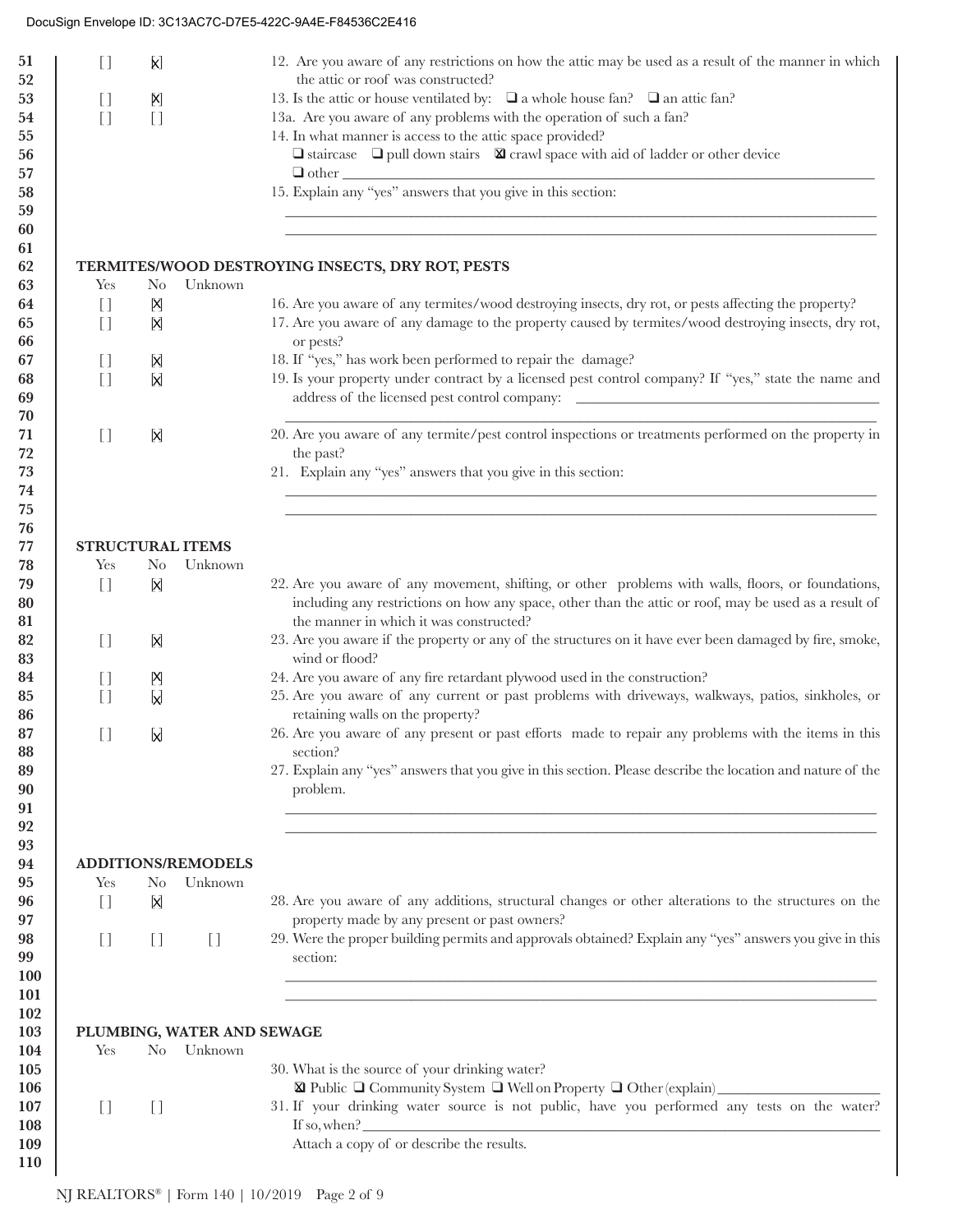| location other than the sewer, septic, or other system that services the rest of the property?<br>112<br>33. When was well installed? No well, city water<br>113<br>$[$<br>Location of well?<br>114<br>$[$<br>34. Do you have a softener, filter, or other water purification system? □ Leased □ Owned<br>115<br>$[$<br>X<br>35. What is the type of sewage system?<br>116<br>117<br>118<br>$[ \ ]$<br>$[ \ ]$<br>septic system and not a cesspool?<br>119<br>120<br>$[$<br>121<br>122<br>$[ \ ]$<br>39. Are you aware of any abandoned Septic Systems or Cesspools on your property?<br>123<br>[X<br>$[$<br>$\begin{bmatrix} 1 \end{bmatrix}$<br>39a. If "yes," is the closure in accordance with the municipality's ordinance? (explain):<br>$[ \ ]$<br>124<br>$[ \ ]$<br>$[$<br>125<br>126<br>$[ \ ]$<br>X<br>127<br>128<br>129<br>130<br>[X]<br>$[ \ ]$<br>tanks, or dry wells on the property?<br>131<br>132<br>$[ \ ]$<br>X<br>$[ \ ]$<br>133<br>43. Water Heater: □ Electric □ Fuel Oil ⊠ Gas<br>134<br>Age of Water Heater<br>135<br>$\mathsf{X}$<br>43a. Are you aware of any problems with the water heater?<br>136<br>$[ \ ]$<br>$[ \ ]$<br>44. Explain any "yes" answers that you give in this section:<br>137<br>138<br>139<br>140<br>HEATING AND AIR CONDITIONING<br>141<br>142<br>Yes<br>Unknown<br>$\rm No$<br>143<br>45. Type of Air Conditioning:<br>$\Box$ Central one zone $\boxtimes$ Central multiple zone $\Box$ Wall/Window Unit $\Box$ None<br>144<br>46. List any areas of the house that are not air conditioned:<br>145<br>146<br>47. What is the age of Air Conditioning System? 13 years<br>147<br>$[ \ ]$<br>48. Type of heat: $\Box$ Electric $\Box$ Fuel Oil $\Box$ Natural Gas $\Box$ Propane $\Box$ Unheated $\Box$ Other<br>148<br>49. What is the type of heating system? (for example, forced air, hot water or base board, radiator, steam<br>149<br>heat) hot water, baseboard<br>150<br>50. If it is a centralized heating system, is it one zone or multiple zones?<br>151<br>multiple zones<br>152<br>51. Age of furnace 5 years Date of last service: 2019<br>153<br>$\begin{array}{c} \square \end{array}$<br>52. List any areas of the house that are not heated:<br>154<br>155<br>53. Are you aware of any tanks on the property, either above or underground, used to store fuel or other<br>156<br>$[ \ ]$<br>X)<br>$[ \ ]$<br>substances?<br>157<br>54. If tank is not in use, do you have a closure certificate?<br>158<br>$[ \ ]$<br>$[ \ ]$<br>55. Are you aware of any problems with any items in this section? If "yes," explain:<br>159<br>$[ ]$<br>X)<br>160<br>161<br>WOODBURNING STOVE OR FIREPLACE<br>162<br>163<br>Unknown<br>Yes<br>N <sub>0</sub><br>56. Do you have $\Box$ wood burning stove? $\Box$ fireplace? $\Box$ insert? $\Box$ other<br>$[\Sigma]$<br>164<br>$[ \ ]$<br>56a. Is it presently usable?<br>165<br>$[ \ ]$<br>K)<br>57. If you have a fireplace, when was the flue last cleaned? 2019<br>$\bm{\mathsf{X}}]$<br>166<br>$[ \ ]$<br>$[ \ ]$<br>57a. Was the flue cleaned by a professional or non-professional?<br>167<br>$[ \ ]$<br>X)<br>$[ \ ]$<br>58. Have you obtained any required permits for any such item?<br>$[ \ ]$<br>X<br>168<br>$[ \ ]$<br>59. Are you aware of any problems with any of these items? If "yes," please explain:<br>169<br>$[ \ ]$<br>X) | 111 | $[ \ ]$ | X | $[$ | 32. Does the wastewater from any clothes washer, dishwasher, or other appliance discharge to any         |
|--------------------------------------------------------------------------------------------------------------------------------------------------------------------------------------------------------------------------------------------------------------------------------------------------------------------------------------------------------------------------------------------------------------------------------------------------------------------------------------------------------------------------------------------------------------------------------------------------------------------------------------------------------------------------------------------------------------------------------------------------------------------------------------------------------------------------------------------------------------------------------------------------------------------------------------------------------------------------------------------------------------------------------------------------------------------------------------------------------------------------------------------------------------------------------------------------------------------------------------------------------------------------------------------------------------------------------------------------------------------------------------------------------------------------------------------------------------------------------------------------------------------------------------------------------------------------------------------------------------------------------------------------------------------------------------------------------------------------------------------------------------------------------------------------------------------------------------------------------------------------------------------------------------------------------------------------------------------------------------------------------------------------------------------------------------------------------------------------------------------------------------------------------------------------------------------------------------------------------------------------------------------------------------------------------------------------------------------------------------------------------------------------------------------------------------------------------------------------------------------------------------------------------------------------------------------------------------------------------------------------------------------------------------------------------------------------------------------------------------------------------------------------------------------------------------------------------------------------------------------------------------------------------------------------------------------------------------------------------------------------------------------------------------------------------------------------------------------------------------------------------------------------------------------------------------------------------------------------------------------------------------------------------------------------------------------------------------------------------|-----|---------|---|-----|----------------------------------------------------------------------------------------------------------|
|                                                                                                                                                                                                                                                                                                                                                                                                                                                                                                                                                                                                                                                                                                                                                                                                                                                                                                                                                                                                                                                                                                                                                                                                                                                                                                                                                                                                                                                                                                                                                                                                                                                                                                                                                                                                                                                                                                                                                                                                                                                                                                                                                                                                                                                                                                                                                                                                                                                                                                                                                                                                                                                                                                                                                                                                                                                                                                                                                                                                                                                                                                                                                                                                                                                                                                                                                        |     |         |   |     |                                                                                                          |
|                                                                                                                                                                                                                                                                                                                                                                                                                                                                                                                                                                                                                                                                                                                                                                                                                                                                                                                                                                                                                                                                                                                                                                                                                                                                                                                                                                                                                                                                                                                                                                                                                                                                                                                                                                                                                                                                                                                                                                                                                                                                                                                                                                                                                                                                                                                                                                                                                                                                                                                                                                                                                                                                                                                                                                                                                                                                                                                                                                                                                                                                                                                                                                                                                                                                                                                                                        |     |         |   |     |                                                                                                          |
|                                                                                                                                                                                                                                                                                                                                                                                                                                                                                                                                                                                                                                                                                                                                                                                                                                                                                                                                                                                                                                                                                                                                                                                                                                                                                                                                                                                                                                                                                                                                                                                                                                                                                                                                                                                                                                                                                                                                                                                                                                                                                                                                                                                                                                                                                                                                                                                                                                                                                                                                                                                                                                                                                                                                                                                                                                                                                                                                                                                                                                                                                                                                                                                                                                                                                                                                                        |     |         |   |     |                                                                                                          |
|                                                                                                                                                                                                                                                                                                                                                                                                                                                                                                                                                                                                                                                                                                                                                                                                                                                                                                                                                                                                                                                                                                                                                                                                                                                                                                                                                                                                                                                                                                                                                                                                                                                                                                                                                                                                                                                                                                                                                                                                                                                                                                                                                                                                                                                                                                                                                                                                                                                                                                                                                                                                                                                                                                                                                                                                                                                                                                                                                                                                                                                                                                                                                                                                                                                                                                                                                        |     |         |   |     |                                                                                                          |
|                                                                                                                                                                                                                                                                                                                                                                                                                                                                                                                                                                                                                                                                                                                                                                                                                                                                                                                                                                                                                                                                                                                                                                                                                                                                                                                                                                                                                                                                                                                                                                                                                                                                                                                                                                                                                                                                                                                                                                                                                                                                                                                                                                                                                                                                                                                                                                                                                                                                                                                                                                                                                                                                                                                                                                                                                                                                                                                                                                                                                                                                                                                                                                                                                                                                                                                                                        |     |         |   |     |                                                                                                          |
|                                                                                                                                                                                                                                                                                                                                                                                                                                                                                                                                                                                                                                                                                                                                                                                                                                                                                                                                                                                                                                                                                                                                                                                                                                                                                                                                                                                                                                                                                                                                                                                                                                                                                                                                                                                                                                                                                                                                                                                                                                                                                                                                                                                                                                                                                                                                                                                                                                                                                                                                                                                                                                                                                                                                                                                                                                                                                                                                                                                                                                                                                                                                                                                                                                                                                                                                                        |     |         |   |     | ⊠ Public Sewer □ Private Sewer □ Septic System □ Cesspool □ Other (explain):                             |
|                                                                                                                                                                                                                                                                                                                                                                                                                                                                                                                                                                                                                                                                                                                                                                                                                                                                                                                                                                                                                                                                                                                                                                                                                                                                                                                                                                                                                                                                                                                                                                                                                                                                                                                                                                                                                                                                                                                                                                                                                                                                                                                                                                                                                                                                                                                                                                                                                                                                                                                                                                                                                                                                                                                                                                                                                                                                                                                                                                                                                                                                                                                                                                                                                                                                                                                                                        |     |         |   |     | 36. If you answered "septic system," have you ever had the system inspected to confirm that it is a true |
|                                                                                                                                                                                                                                                                                                                                                                                                                                                                                                                                                                                                                                                                                                                                                                                                                                                                                                                                                                                                                                                                                                                                                                                                                                                                                                                                                                                                                                                                                                                                                                                                                                                                                                                                                                                                                                                                                                                                                                                                                                                                                                                                                                                                                                                                                                                                                                                                                                                                                                                                                                                                                                                                                                                                                                                                                                                                                                                                                                                                                                                                                                                                                                                                                                                                                                                                                        |     |         |   |     |                                                                                                          |
|                                                                                                                                                                                                                                                                                                                                                                                                                                                                                                                                                                                                                                                                                                                                                                                                                                                                                                                                                                                                                                                                                                                                                                                                                                                                                                                                                                                                                                                                                                                                                                                                                                                                                                                                                                                                                                                                                                                                                                                                                                                                                                                                                                                                                                                                                                                                                                                                                                                                                                                                                                                                                                                                                                                                                                                                                                                                                                                                                                                                                                                                                                                                                                                                                                                                                                                                                        |     |         |   |     |                                                                                                          |
|                                                                                                                                                                                                                                                                                                                                                                                                                                                                                                                                                                                                                                                                                                                                                                                                                                                                                                                                                                                                                                                                                                                                                                                                                                                                                                                                                                                                                                                                                                                                                                                                                                                                                                                                                                                                                                                                                                                                                                                                                                                                                                                                                                                                                                                                                                                                                                                                                                                                                                                                                                                                                                                                                                                                                                                                                                                                                                                                                                                                                                                                                                                                                                                                                                                                                                                                                        |     |         |   |     |                                                                                                          |
|                                                                                                                                                                                                                                                                                                                                                                                                                                                                                                                                                                                                                                                                                                                                                                                                                                                                                                                                                                                                                                                                                                                                                                                                                                                                                                                                                                                                                                                                                                                                                                                                                                                                                                                                                                                                                                                                                                                                                                                                                                                                                                                                                                                                                                                                                                                                                                                                                                                                                                                                                                                                                                                                                                                                                                                                                                                                                                                                                                                                                                                                                                                                                                                                                                                                                                                                                        |     |         |   |     | 38. When was the Septic System or Cesspool last cleaned and/or serviced? ___________________________     |
|                                                                                                                                                                                                                                                                                                                                                                                                                                                                                                                                                                                                                                                                                                                                                                                                                                                                                                                                                                                                                                                                                                                                                                                                                                                                                                                                                                                                                                                                                                                                                                                                                                                                                                                                                                                                                                                                                                                                                                                                                                                                                                                                                                                                                                                                                                                                                                                                                                                                                                                                                                                                                                                                                                                                                                                                                                                                                                                                                                                                                                                                                                                                                                                                                                                                                                                                                        |     |         |   |     |                                                                                                          |
|                                                                                                                                                                                                                                                                                                                                                                                                                                                                                                                                                                                                                                                                                                                                                                                                                                                                                                                                                                                                                                                                                                                                                                                                                                                                                                                                                                                                                                                                                                                                                                                                                                                                                                                                                                                                                                                                                                                                                                                                                                                                                                                                                                                                                                                                                                                                                                                                                                                                                                                                                                                                                                                                                                                                                                                                                                                                                                                                                                                                                                                                                                                                                                                                                                                                                                                                                        |     |         |   |     |                                                                                                          |
|                                                                                                                                                                                                                                                                                                                                                                                                                                                                                                                                                                                                                                                                                                                                                                                                                                                                                                                                                                                                                                                                                                                                                                                                                                                                                                                                                                                                                                                                                                                                                                                                                                                                                                                                                                                                                                                                                                                                                                                                                                                                                                                                                                                                                                                                                                                                                                                                                                                                                                                                                                                                                                                                                                                                                                                                                                                                                                                                                                                                                                                                                                                                                                                                                                                                                                                                                        |     |         |   |     |                                                                                                          |
|                                                                                                                                                                                                                                                                                                                                                                                                                                                                                                                                                                                                                                                                                                                                                                                                                                                                                                                                                                                                                                                                                                                                                                                                                                                                                                                                                                                                                                                                                                                                                                                                                                                                                                                                                                                                                                                                                                                                                                                                                                                                                                                                                                                                                                                                                                                                                                                                                                                                                                                                                                                                                                                                                                                                                                                                                                                                                                                                                                                                                                                                                                                                                                                                                                                                                                                                                        |     |         |   |     | 40. Are you aware of any leaks, backups, or other problems relating to any of the plumbing systems and   |
|                                                                                                                                                                                                                                                                                                                                                                                                                                                                                                                                                                                                                                                                                                                                                                                                                                                                                                                                                                                                                                                                                                                                                                                                                                                                                                                                                                                                                                                                                                                                                                                                                                                                                                                                                                                                                                                                                                                                                                                                                                                                                                                                                                                                                                                                                                                                                                                                                                                                                                                                                                                                                                                                                                                                                                                                                                                                                                                                                                                                                                                                                                                                                                                                                                                                                                                                                        |     |         |   |     | fixtures (including pipes, sinks, tubs and showers), or of any other water or sewage related problems?   |
|                                                                                                                                                                                                                                                                                                                                                                                                                                                                                                                                                                                                                                                                                                                                                                                                                                                                                                                                                                                                                                                                                                                                                                                                                                                                                                                                                                                                                                                                                                                                                                                                                                                                                                                                                                                                                                                                                                                                                                                                                                                                                                                                                                                                                                                                                                                                                                                                                                                                                                                                                                                                                                                                                                                                                                                                                                                                                                                                                                                                                                                                                                                                                                                                                                                                                                                                                        |     |         |   |     |                                                                                                          |
|                                                                                                                                                                                                                                                                                                                                                                                                                                                                                                                                                                                                                                                                                                                                                                                                                                                                                                                                                                                                                                                                                                                                                                                                                                                                                                                                                                                                                                                                                                                                                                                                                                                                                                                                                                                                                                                                                                                                                                                                                                                                                                                                                                                                                                                                                                                                                                                                                                                                                                                                                                                                                                                                                                                                                                                                                                                                                                                                                                                                                                                                                                                                                                                                                                                                                                                                                        |     |         |   |     |                                                                                                          |
|                                                                                                                                                                                                                                                                                                                                                                                                                                                                                                                                                                                                                                                                                                                                                                                                                                                                                                                                                                                                                                                                                                                                                                                                                                                                                                                                                                                                                                                                                                                                                                                                                                                                                                                                                                                                                                                                                                                                                                                                                                                                                                                                                                                                                                                                                                                                                                                                                                                                                                                                                                                                                                                                                                                                                                                                                                                                                                                                                                                                                                                                                                                                                                                                                                                                                                                                                        |     |         |   |     | 41. Are you aware of any shut off, disconnected, or abandoned wells, underground water or sewage         |
|                                                                                                                                                                                                                                                                                                                                                                                                                                                                                                                                                                                                                                                                                                                                                                                                                                                                                                                                                                                                                                                                                                                                                                                                                                                                                                                                                                                                                                                                                                                                                                                                                                                                                                                                                                                                                                                                                                                                                                                                                                                                                                                                                                                                                                                                                                                                                                                                                                                                                                                                                                                                                                                                                                                                                                                                                                                                                                                                                                                                                                                                                                                                                                                                                                                                                                                                                        |     |         |   |     |                                                                                                          |
|                                                                                                                                                                                                                                                                                                                                                                                                                                                                                                                                                                                                                                                                                                                                                                                                                                                                                                                                                                                                                                                                                                                                                                                                                                                                                                                                                                                                                                                                                                                                                                                                                                                                                                                                                                                                                                                                                                                                                                                                                                                                                                                                                                                                                                                                                                                                                                                                                                                                                                                                                                                                                                                                                                                                                                                                                                                                                                                                                                                                                                                                                                                                                                                                                                                                                                                                                        |     |         |   |     | 42. Is either the private water or sewage system shared? If "yes," explain:                              |
|                                                                                                                                                                                                                                                                                                                                                                                                                                                                                                                                                                                                                                                                                                                                                                                                                                                                                                                                                                                                                                                                                                                                                                                                                                                                                                                                                                                                                                                                                                                                                                                                                                                                                                                                                                                                                                                                                                                                                                                                                                                                                                                                                                                                                                                                                                                                                                                                                                                                                                                                                                                                                                                                                                                                                                                                                                                                                                                                                                                                                                                                                                                                                                                                                                                                                                                                                        |     |         |   |     |                                                                                                          |
|                                                                                                                                                                                                                                                                                                                                                                                                                                                                                                                                                                                                                                                                                                                                                                                                                                                                                                                                                                                                                                                                                                                                                                                                                                                                                                                                                                                                                                                                                                                                                                                                                                                                                                                                                                                                                                                                                                                                                                                                                                                                                                                                                                                                                                                                                                                                                                                                                                                                                                                                                                                                                                                                                                                                                                                                                                                                                                                                                                                                                                                                                                                                                                                                                                                                                                                                                        |     |         |   |     |                                                                                                          |
|                                                                                                                                                                                                                                                                                                                                                                                                                                                                                                                                                                                                                                                                                                                                                                                                                                                                                                                                                                                                                                                                                                                                                                                                                                                                                                                                                                                                                                                                                                                                                                                                                                                                                                                                                                                                                                                                                                                                                                                                                                                                                                                                                                                                                                                                                                                                                                                                                                                                                                                                                                                                                                                                                                                                                                                                                                                                                                                                                                                                                                                                                                                                                                                                                                                                                                                                                        |     |         |   |     |                                                                                                          |
|                                                                                                                                                                                                                                                                                                                                                                                                                                                                                                                                                                                                                                                                                                                                                                                                                                                                                                                                                                                                                                                                                                                                                                                                                                                                                                                                                                                                                                                                                                                                                                                                                                                                                                                                                                                                                                                                                                                                                                                                                                                                                                                                                                                                                                                                                                                                                                                                                                                                                                                                                                                                                                                                                                                                                                                                                                                                                                                                                                                                                                                                                                                                                                                                                                                                                                                                                        |     |         |   |     |                                                                                                          |
|                                                                                                                                                                                                                                                                                                                                                                                                                                                                                                                                                                                                                                                                                                                                                                                                                                                                                                                                                                                                                                                                                                                                                                                                                                                                                                                                                                                                                                                                                                                                                                                                                                                                                                                                                                                                                                                                                                                                                                                                                                                                                                                                                                                                                                                                                                                                                                                                                                                                                                                                                                                                                                                                                                                                                                                                                                                                                                                                                                                                                                                                                                                                                                                                                                                                                                                                                        |     |         |   |     |                                                                                                          |
|                                                                                                                                                                                                                                                                                                                                                                                                                                                                                                                                                                                                                                                                                                                                                                                                                                                                                                                                                                                                                                                                                                                                                                                                                                                                                                                                                                                                                                                                                                                                                                                                                                                                                                                                                                                                                                                                                                                                                                                                                                                                                                                                                                                                                                                                                                                                                                                                                                                                                                                                                                                                                                                                                                                                                                                                                                                                                                                                                                                                                                                                                                                                                                                                                                                                                                                                                        |     |         |   |     |                                                                                                          |
|                                                                                                                                                                                                                                                                                                                                                                                                                                                                                                                                                                                                                                                                                                                                                                                                                                                                                                                                                                                                                                                                                                                                                                                                                                                                                                                                                                                                                                                                                                                                                                                                                                                                                                                                                                                                                                                                                                                                                                                                                                                                                                                                                                                                                                                                                                                                                                                                                                                                                                                                                                                                                                                                                                                                                                                                                                                                                                                                                                                                                                                                                                                                                                                                                                                                                                                                                        |     |         |   |     |                                                                                                          |
|                                                                                                                                                                                                                                                                                                                                                                                                                                                                                                                                                                                                                                                                                                                                                                                                                                                                                                                                                                                                                                                                                                                                                                                                                                                                                                                                                                                                                                                                                                                                                                                                                                                                                                                                                                                                                                                                                                                                                                                                                                                                                                                                                                                                                                                                                                                                                                                                                                                                                                                                                                                                                                                                                                                                                                                                                                                                                                                                                                                                                                                                                                                                                                                                                                                                                                                                                        |     |         |   |     |                                                                                                          |
|                                                                                                                                                                                                                                                                                                                                                                                                                                                                                                                                                                                                                                                                                                                                                                                                                                                                                                                                                                                                                                                                                                                                                                                                                                                                                                                                                                                                                                                                                                                                                                                                                                                                                                                                                                                                                                                                                                                                                                                                                                                                                                                                                                                                                                                                                                                                                                                                                                                                                                                                                                                                                                                                                                                                                                                                                                                                                                                                                                                                                                                                                                                                                                                                                                                                                                                                                        |     |         |   |     |                                                                                                          |
|                                                                                                                                                                                                                                                                                                                                                                                                                                                                                                                                                                                                                                                                                                                                                                                                                                                                                                                                                                                                                                                                                                                                                                                                                                                                                                                                                                                                                                                                                                                                                                                                                                                                                                                                                                                                                                                                                                                                                                                                                                                                                                                                                                                                                                                                                                                                                                                                                                                                                                                                                                                                                                                                                                                                                                                                                                                                                                                                                                                                                                                                                                                                                                                                                                                                                                                                                        |     |         |   |     |                                                                                                          |
|                                                                                                                                                                                                                                                                                                                                                                                                                                                                                                                                                                                                                                                                                                                                                                                                                                                                                                                                                                                                                                                                                                                                                                                                                                                                                                                                                                                                                                                                                                                                                                                                                                                                                                                                                                                                                                                                                                                                                                                                                                                                                                                                                                                                                                                                                                                                                                                                                                                                                                                                                                                                                                                                                                                                                                                                                                                                                                                                                                                                                                                                                                                                                                                                                                                                                                                                                        |     |         |   |     |                                                                                                          |
|                                                                                                                                                                                                                                                                                                                                                                                                                                                                                                                                                                                                                                                                                                                                                                                                                                                                                                                                                                                                                                                                                                                                                                                                                                                                                                                                                                                                                                                                                                                                                                                                                                                                                                                                                                                                                                                                                                                                                                                                                                                                                                                                                                                                                                                                                                                                                                                                                                                                                                                                                                                                                                                                                                                                                                                                                                                                                                                                                                                                                                                                                                                                                                                                                                                                                                                                                        |     |         |   |     |                                                                                                          |
|                                                                                                                                                                                                                                                                                                                                                                                                                                                                                                                                                                                                                                                                                                                                                                                                                                                                                                                                                                                                                                                                                                                                                                                                                                                                                                                                                                                                                                                                                                                                                                                                                                                                                                                                                                                                                                                                                                                                                                                                                                                                                                                                                                                                                                                                                                                                                                                                                                                                                                                                                                                                                                                                                                                                                                                                                                                                                                                                                                                                                                                                                                                                                                                                                                                                                                                                                        |     |         |   |     |                                                                                                          |
|                                                                                                                                                                                                                                                                                                                                                                                                                                                                                                                                                                                                                                                                                                                                                                                                                                                                                                                                                                                                                                                                                                                                                                                                                                                                                                                                                                                                                                                                                                                                                                                                                                                                                                                                                                                                                                                                                                                                                                                                                                                                                                                                                                                                                                                                                                                                                                                                                                                                                                                                                                                                                                                                                                                                                                                                                                                                                                                                                                                                                                                                                                                                                                                                                                                                                                                                                        |     |         |   |     |                                                                                                          |
|                                                                                                                                                                                                                                                                                                                                                                                                                                                                                                                                                                                                                                                                                                                                                                                                                                                                                                                                                                                                                                                                                                                                                                                                                                                                                                                                                                                                                                                                                                                                                                                                                                                                                                                                                                                                                                                                                                                                                                                                                                                                                                                                                                                                                                                                                                                                                                                                                                                                                                                                                                                                                                                                                                                                                                                                                                                                                                                                                                                                                                                                                                                                                                                                                                                                                                                                                        |     |         |   |     |                                                                                                          |
|                                                                                                                                                                                                                                                                                                                                                                                                                                                                                                                                                                                                                                                                                                                                                                                                                                                                                                                                                                                                                                                                                                                                                                                                                                                                                                                                                                                                                                                                                                                                                                                                                                                                                                                                                                                                                                                                                                                                                                                                                                                                                                                                                                                                                                                                                                                                                                                                                                                                                                                                                                                                                                                                                                                                                                                                                                                                                                                                                                                                                                                                                                                                                                                                                                                                                                                                                        |     |         |   |     |                                                                                                          |
|                                                                                                                                                                                                                                                                                                                                                                                                                                                                                                                                                                                                                                                                                                                                                                                                                                                                                                                                                                                                                                                                                                                                                                                                                                                                                                                                                                                                                                                                                                                                                                                                                                                                                                                                                                                                                                                                                                                                                                                                                                                                                                                                                                                                                                                                                                                                                                                                                                                                                                                                                                                                                                                                                                                                                                                                                                                                                                                                                                                                                                                                                                                                                                                                                                                                                                                                                        |     |         |   |     |                                                                                                          |
|                                                                                                                                                                                                                                                                                                                                                                                                                                                                                                                                                                                                                                                                                                                                                                                                                                                                                                                                                                                                                                                                                                                                                                                                                                                                                                                                                                                                                                                                                                                                                                                                                                                                                                                                                                                                                                                                                                                                                                                                                                                                                                                                                                                                                                                                                                                                                                                                                                                                                                                                                                                                                                                                                                                                                                                                                                                                                                                                                                                                                                                                                                                                                                                                                                                                                                                                                        |     |         |   |     |                                                                                                          |
|                                                                                                                                                                                                                                                                                                                                                                                                                                                                                                                                                                                                                                                                                                                                                                                                                                                                                                                                                                                                                                                                                                                                                                                                                                                                                                                                                                                                                                                                                                                                                                                                                                                                                                                                                                                                                                                                                                                                                                                                                                                                                                                                                                                                                                                                                                                                                                                                                                                                                                                                                                                                                                                                                                                                                                                                                                                                                                                                                                                                                                                                                                                                                                                                                                                                                                                                                        |     |         |   |     |                                                                                                          |
|                                                                                                                                                                                                                                                                                                                                                                                                                                                                                                                                                                                                                                                                                                                                                                                                                                                                                                                                                                                                                                                                                                                                                                                                                                                                                                                                                                                                                                                                                                                                                                                                                                                                                                                                                                                                                                                                                                                                                                                                                                                                                                                                                                                                                                                                                                                                                                                                                                                                                                                                                                                                                                                                                                                                                                                                                                                                                                                                                                                                                                                                                                                                                                                                                                                                                                                                                        |     |         |   |     |                                                                                                          |
|                                                                                                                                                                                                                                                                                                                                                                                                                                                                                                                                                                                                                                                                                                                                                                                                                                                                                                                                                                                                                                                                                                                                                                                                                                                                                                                                                                                                                                                                                                                                                                                                                                                                                                                                                                                                                                                                                                                                                                                                                                                                                                                                                                                                                                                                                                                                                                                                                                                                                                                                                                                                                                                                                                                                                                                                                                                                                                                                                                                                                                                                                                                                                                                                                                                                                                                                                        |     |         |   |     |                                                                                                          |
|                                                                                                                                                                                                                                                                                                                                                                                                                                                                                                                                                                                                                                                                                                                                                                                                                                                                                                                                                                                                                                                                                                                                                                                                                                                                                                                                                                                                                                                                                                                                                                                                                                                                                                                                                                                                                                                                                                                                                                                                                                                                                                                                                                                                                                                                                                                                                                                                                                                                                                                                                                                                                                                                                                                                                                                                                                                                                                                                                                                                                                                                                                                                                                                                                                                                                                                                                        |     |         |   |     |                                                                                                          |
|                                                                                                                                                                                                                                                                                                                                                                                                                                                                                                                                                                                                                                                                                                                                                                                                                                                                                                                                                                                                                                                                                                                                                                                                                                                                                                                                                                                                                                                                                                                                                                                                                                                                                                                                                                                                                                                                                                                                                                                                                                                                                                                                                                                                                                                                                                                                                                                                                                                                                                                                                                                                                                                                                                                                                                                                                                                                                                                                                                                                                                                                                                                                                                                                                                                                                                                                                        |     |         |   |     |                                                                                                          |
|                                                                                                                                                                                                                                                                                                                                                                                                                                                                                                                                                                                                                                                                                                                                                                                                                                                                                                                                                                                                                                                                                                                                                                                                                                                                                                                                                                                                                                                                                                                                                                                                                                                                                                                                                                                                                                                                                                                                                                                                                                                                                                                                                                                                                                                                                                                                                                                                                                                                                                                                                                                                                                                                                                                                                                                                                                                                                                                                                                                                                                                                                                                                                                                                                                                                                                                                                        |     |         |   |     |                                                                                                          |
|                                                                                                                                                                                                                                                                                                                                                                                                                                                                                                                                                                                                                                                                                                                                                                                                                                                                                                                                                                                                                                                                                                                                                                                                                                                                                                                                                                                                                                                                                                                                                                                                                                                                                                                                                                                                                                                                                                                                                                                                                                                                                                                                                                                                                                                                                                                                                                                                                                                                                                                                                                                                                                                                                                                                                                                                                                                                                                                                                                                                                                                                                                                                                                                                                                                                                                                                                        |     |         |   |     |                                                                                                          |
|                                                                                                                                                                                                                                                                                                                                                                                                                                                                                                                                                                                                                                                                                                                                                                                                                                                                                                                                                                                                                                                                                                                                                                                                                                                                                                                                                                                                                                                                                                                                                                                                                                                                                                                                                                                                                                                                                                                                                                                                                                                                                                                                                                                                                                                                                                                                                                                                                                                                                                                                                                                                                                                                                                                                                                                                                                                                                                                                                                                                                                                                                                                                                                                                                                                                                                                                                        |     |         |   |     |                                                                                                          |
|                                                                                                                                                                                                                                                                                                                                                                                                                                                                                                                                                                                                                                                                                                                                                                                                                                                                                                                                                                                                                                                                                                                                                                                                                                                                                                                                                                                                                                                                                                                                                                                                                                                                                                                                                                                                                                                                                                                                                                                                                                                                                                                                                                                                                                                                                                                                                                                                                                                                                                                                                                                                                                                                                                                                                                                                                                                                                                                                                                                                                                                                                                                                                                                                                                                                                                                                                        |     |         |   |     |                                                                                                          |
|                                                                                                                                                                                                                                                                                                                                                                                                                                                                                                                                                                                                                                                                                                                                                                                                                                                                                                                                                                                                                                                                                                                                                                                                                                                                                                                                                                                                                                                                                                                                                                                                                                                                                                                                                                                                                                                                                                                                                                                                                                                                                                                                                                                                                                                                                                                                                                                                                                                                                                                                                                                                                                                                                                                                                                                                                                                                                                                                                                                                                                                                                                                                                                                                                                                                                                                                                        |     |         |   |     |                                                                                                          |
|                                                                                                                                                                                                                                                                                                                                                                                                                                                                                                                                                                                                                                                                                                                                                                                                                                                                                                                                                                                                                                                                                                                                                                                                                                                                                                                                                                                                                                                                                                                                                                                                                                                                                                                                                                                                                                                                                                                                                                                                                                                                                                                                                                                                                                                                                                                                                                                                                                                                                                                                                                                                                                                                                                                                                                                                                                                                                                                                                                                                                                                                                                                                                                                                                                                                                                                                                        |     |         |   |     |                                                                                                          |
|                                                                                                                                                                                                                                                                                                                                                                                                                                                                                                                                                                                                                                                                                                                                                                                                                                                                                                                                                                                                                                                                                                                                                                                                                                                                                                                                                                                                                                                                                                                                                                                                                                                                                                                                                                                                                                                                                                                                                                                                                                                                                                                                                                                                                                                                                                                                                                                                                                                                                                                                                                                                                                                                                                                                                                                                                                                                                                                                                                                                                                                                                                                                                                                                                                                                                                                                                        |     |         |   |     |                                                                                                          |
|                                                                                                                                                                                                                                                                                                                                                                                                                                                                                                                                                                                                                                                                                                                                                                                                                                                                                                                                                                                                                                                                                                                                                                                                                                                                                                                                                                                                                                                                                                                                                                                                                                                                                                                                                                                                                                                                                                                                                                                                                                                                                                                                                                                                                                                                                                                                                                                                                                                                                                                                                                                                                                                                                                                                                                                                                                                                                                                                                                                                                                                                                                                                                                                                                                                                                                                                                        |     |         |   |     |                                                                                                          |
|                                                                                                                                                                                                                                                                                                                                                                                                                                                                                                                                                                                                                                                                                                                                                                                                                                                                                                                                                                                                                                                                                                                                                                                                                                                                                                                                                                                                                                                                                                                                                                                                                                                                                                                                                                                                                                                                                                                                                                                                                                                                                                                                                                                                                                                                                                                                                                                                                                                                                                                                                                                                                                                                                                                                                                                                                                                                                                                                                                                                                                                                                                                                                                                                                                                                                                                                                        |     |         |   |     |                                                                                                          |
|                                                                                                                                                                                                                                                                                                                                                                                                                                                                                                                                                                                                                                                                                                                                                                                                                                                                                                                                                                                                                                                                                                                                                                                                                                                                                                                                                                                                                                                                                                                                                                                                                                                                                                                                                                                                                                                                                                                                                                                                                                                                                                                                                                                                                                                                                                                                                                                                                                                                                                                                                                                                                                                                                                                                                                                                                                                                                                                                                                                                                                                                                                                                                                                                                                                                                                                                                        |     |         |   |     |                                                                                                          |
|                                                                                                                                                                                                                                                                                                                                                                                                                                                                                                                                                                                                                                                                                                                                                                                                                                                                                                                                                                                                                                                                                                                                                                                                                                                                                                                                                                                                                                                                                                                                                                                                                                                                                                                                                                                                                                                                                                                                                                                                                                                                                                                                                                                                                                                                                                                                                                                                                                                                                                                                                                                                                                                                                                                                                                                                                                                                                                                                                                                                                                                                                                                                                                                                                                                                                                                                                        |     |         |   |     |                                                                                                          |
|                                                                                                                                                                                                                                                                                                                                                                                                                                                                                                                                                                                                                                                                                                                                                                                                                                                                                                                                                                                                                                                                                                                                                                                                                                                                                                                                                                                                                                                                                                                                                                                                                                                                                                                                                                                                                                                                                                                                                                                                                                                                                                                                                                                                                                                                                                                                                                                                                                                                                                                                                                                                                                                                                                                                                                                                                                                                                                                                                                                                                                                                                                                                                                                                                                                                                                                                                        |     |         |   |     |                                                                                                          |
|                                                                                                                                                                                                                                                                                                                                                                                                                                                                                                                                                                                                                                                                                                                                                                                                                                                                                                                                                                                                                                                                                                                                                                                                                                                                                                                                                                                                                                                                                                                                                                                                                                                                                                                                                                                                                                                                                                                                                                                                                                                                                                                                                                                                                                                                                                                                                                                                                                                                                                                                                                                                                                                                                                                                                                                                                                                                                                                                                                                                                                                                                                                                                                                                                                                                                                                                                        |     |         |   |     |                                                                                                          |
|                                                                                                                                                                                                                                                                                                                                                                                                                                                                                                                                                                                                                                                                                                                                                                                                                                                                                                                                                                                                                                                                                                                                                                                                                                                                                                                                                                                                                                                                                                                                                                                                                                                                                                                                                                                                                                                                                                                                                                                                                                                                                                                                                                                                                                                                                                                                                                                                                                                                                                                                                                                                                                                                                                                                                                                                                                                                                                                                                                                                                                                                                                                                                                                                                                                                                                                                                        | 170 |         |   |     | Fireplace, chimney and all associated components to convey in as-is condition, with no known defects.    |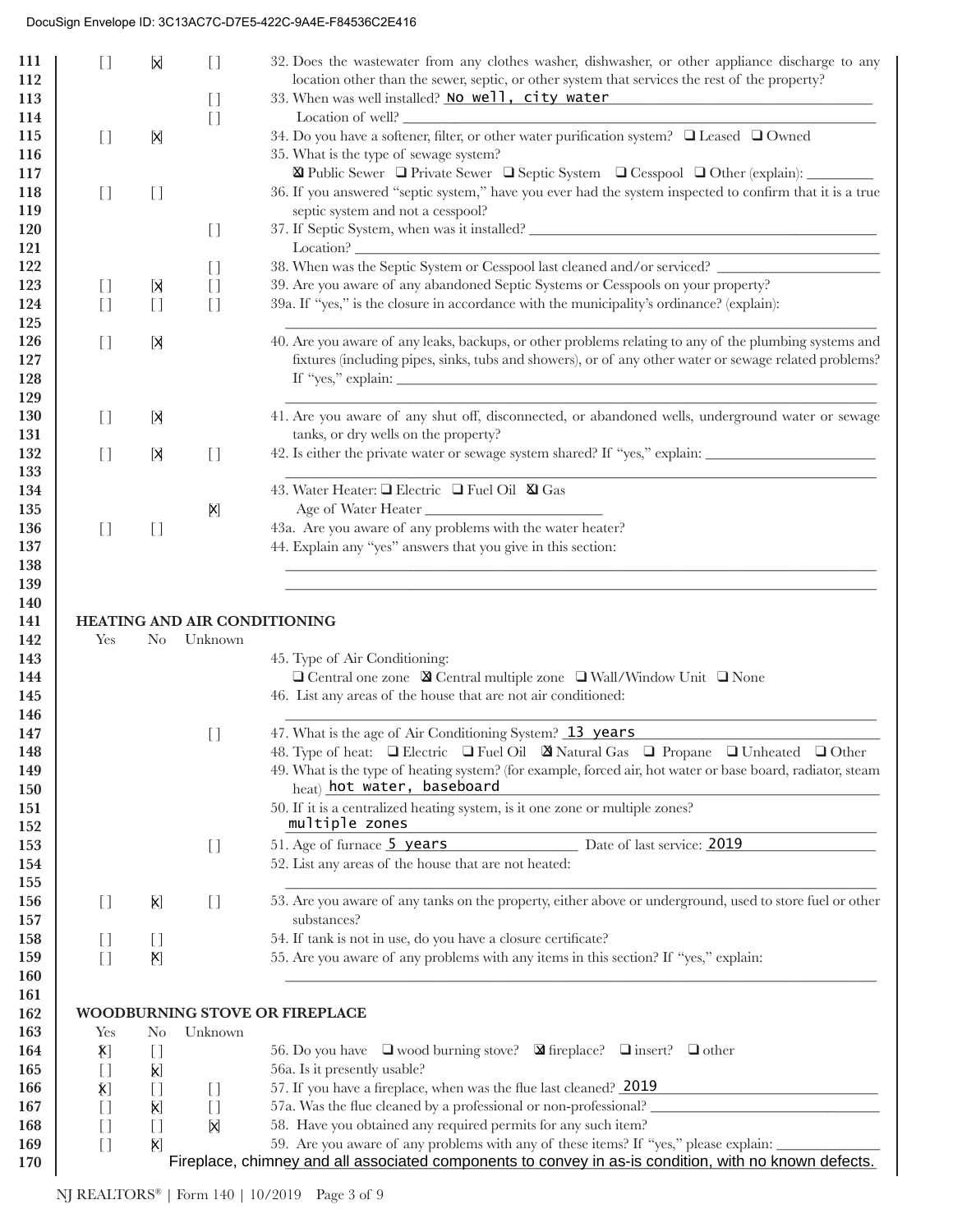| 171        |                                        |                   | <b>ELECTRICAL SYSTEM</b>               |                                                                                                                                     |
|------------|----------------------------------------|-------------------|----------------------------------------|-------------------------------------------------------------------------------------------------------------------------------------|
| 172        | Yes                                    | $\rm No$          | Unknown                                |                                                                                                                                     |
| 173        |                                        |                   |                                        | 60. What type of wiring is in this structure? $\square$ Copper $\square$ Aluminum $\square$ Other $\overline{\mathfrak{D}}$ Unknown |
| 174        |                                        |                   |                                        | 61. What amp service does the property have? $\Box$ 60 $\Box$ 100 $\Box$ 150 $\boxtimes$ 200 $\Box$ Other $\Box$ Unknown            |
| 175        |                                        |                   | X)                                     | 62. Does it have 240 volt service? Which are present <b>&amp;</b> Circuit Breakers, <b>Q</b> Fuses or <b>Q</b> Both?                |
|            | $\begin{bmatrix} 1 \end{bmatrix}$      | IJ                |                                        |                                                                                                                                     |
| 176        | $[ ]$                                  | X                 |                                        | 63. Are you aware of any additions to the original service?                                                                         |
| 177        |                                        |                   |                                        | If "yes," were the additions done by a licensed electrician? Name and address:                                                      |
| 178        |                                        |                   |                                        |                                                                                                                                     |
| 179        |                                        |                   |                                        |                                                                                                                                     |
| 180        | $\begin{bmatrix} 1 \end{bmatrix}$      | IJ                | $\begin{bmatrix} 1 \end{bmatrix}$      | 64. If "yes," were proper building permits and approvals obtained?                                                                  |
| 181        | $[ ]$                                  | X                 |                                        | 65. Are you aware of any wall switches, light fixtures or electrical outlets in need of repair?                                     |
| 182        |                                        |                   |                                        | 66. Explain any "yes" answers you give in this section:                                                                             |
| 183        |                                        |                   |                                        |                                                                                                                                     |
| 184        |                                        |                   |                                        |                                                                                                                                     |
| 185        |                                        |                   |                                        |                                                                                                                                     |
| 186        |                                        |                   |                                        | LAND (SOILS, DRAINAGE AND BOUNDARIES)                                                                                               |
| 187        | Yes                                    | N <sub>0</sub>    | Unknown                                |                                                                                                                                     |
| 188        | $\begin{array}{c} \square \end{array}$ | [X                |                                        | 67. Are you aware of any fill or expansive soil on the property?                                                                    |
| 189        |                                        | [X                |                                        | 68. Are you aware of any past or present mining operations in the area in which the property is located?                            |
| <b>190</b> |                                        |                   |                                        | 69. Is the property located in a flood hazard zone?                                                                                 |
|            |                                        | X                 |                                        |                                                                                                                                     |
| 191        | $[ \ ]$                                | X                 |                                        | 70. Are you aware of any drainage or flood problems affecting the property?                                                         |
| 192        |                                        | X                 | $\begin{array}{c} \square \end{array}$ | 71. Are there any areas on the property which are designated as protected wetlands?                                                 |
| 193        | $[ \ ]$                                | Х                 |                                        | 72. Are you aware of any encroachments, utility easements, boundary line disputes, or drainage or                                   |
| 194        |                                        |                   |                                        | other easements affecting the property?                                                                                             |
| 195        | $[ \ ]$                                | Ы                 |                                        | 73. Are there any water retention basins on the property or the adjacent properties?                                                |
| 196        | $\begin{array}{c} \square \end{array}$ | X                 |                                        | 74. Are you aware if any part of the property is being claimed by the State of New Jersey as land                                   |
| 197        |                                        |                   |                                        | presently or formerly covered by tidal water (Riparian claim or lease grant)? Explain:                                              |
| 198        |                                        |                   |                                        |                                                                                                                                     |
| 199        |                                        |                   |                                        |                                                                                                                                     |
| 200        | $\begin{bmatrix} 1 \end{bmatrix}$      | X                 |                                        | 75. Are you aware of any shared or common areas (for example, driveways, bridges, docks, walls,                                     |
| 201        |                                        |                   |                                        | bulkheads, etc.) or maintenance agreements regarding the property?                                                                  |
| 202        |                                        |                   |                                        | 76. Explain any "yes" answers to the preceding questions in this section:                                                           |
| 203        |                                        |                   |                                        |                                                                                                                                     |
| 204        |                                        |                   |                                        |                                                                                                                                     |
| 205        | X                                      | $\left[\,\right]$ |                                        | 77. Do you have a survey of the property?                                                                                           |
| 206        |                                        |                   |                                        |                                                                                                                                     |
| 207        |                                        |                   | <b>ENVIRONMENTAL HAZARDS</b>           |                                                                                                                                     |
| 208        | Yes                                    | N <sub>0</sub>    | Unknown                                |                                                                                                                                     |
| 209        | $[ \ ]$                                | [X                |                                        | 78. Have you received any written notification from any public agency or private concern informing you that                         |
|            |                                        |                   |                                        | the property is adversely affected, or may be adversely affected, by a condition that exists on a property in                       |
| 210        |                                        |                   |                                        |                                                                                                                                     |
| 211        |                                        |                   |                                        | the vicinity of this property? If "yes," attach a copy of any such notice currently in your possession.                             |
| 212        | $\begin{bmatrix} 1 \end{bmatrix}$      | X                 |                                        | 78a. Are you aware of any condition that exists on any property in the vicinity which adversely affects,                            |
| 213        |                                        |                   |                                        | or has been identified as possibly adversely affecting, the quality or safety of the air, soil, water, and/                         |
| 214        |                                        |                   |                                        | or physical structures present on this property? If "yes," explain:                                                                 |
| 215        |                                        |                   |                                        |                                                                                                                                     |
| 216        |                                        |                   |                                        |                                                                                                                                     |
| 217        | $\begin{bmatrix} 1 \end{bmatrix}$      | [X                |                                        | 79. Are you aware of any underground storage tanks (UST) or toxic substances now or previously                                      |
| 218        |                                        |                   |                                        | present on this property or adjacent property (structure or soil), such as polychlorinated biphenyl                                 |
| 219        |                                        |                   |                                        | (PCB), solvents, hydraulic fluid, petro-chemicals, hazardous wastes, pesticides, chromium, thorium,                                 |
| 220        |                                        |                   |                                        | lead or other hazardous substances in the soil? If "yes," explain:                                                                  |
| 221        |                                        |                   |                                        |                                                                                                                                     |
| 222        |                                        |                   |                                        |                                                                                                                                     |
| 223        | $\begin{bmatrix} 1 \end{bmatrix}$      | X                 |                                        | 80. Are you aware if any underground storage tank has been tested?                                                                  |
| 224        |                                        |                   |                                        | (Attach a copy of each test report or closure certificate if available).                                                            |
|            |                                        |                   |                                        |                                                                                                                                     |
| 225        | $[$                                    | [X]               | $[ \ ]$                                | 81. Are you aware if the property has been tested for the presence of any other toxic substances, such                              |
| 226        |                                        |                   |                                        | as lead-based paint, urea-formaldehyde foam insulation, asbestos-containing materials, or others?                                   |
| 227        |                                        |                   |                                        | (Attach copy of each test report if available).                                                                                     |
| 228        |                                        |                   |                                        | 82. If "yes" to any of the above, explain:                                                                                          |
| 229        |                                        |                   |                                        |                                                                                                                                     |
| 230        |                                        |                   |                                        |                                                                                                                                     |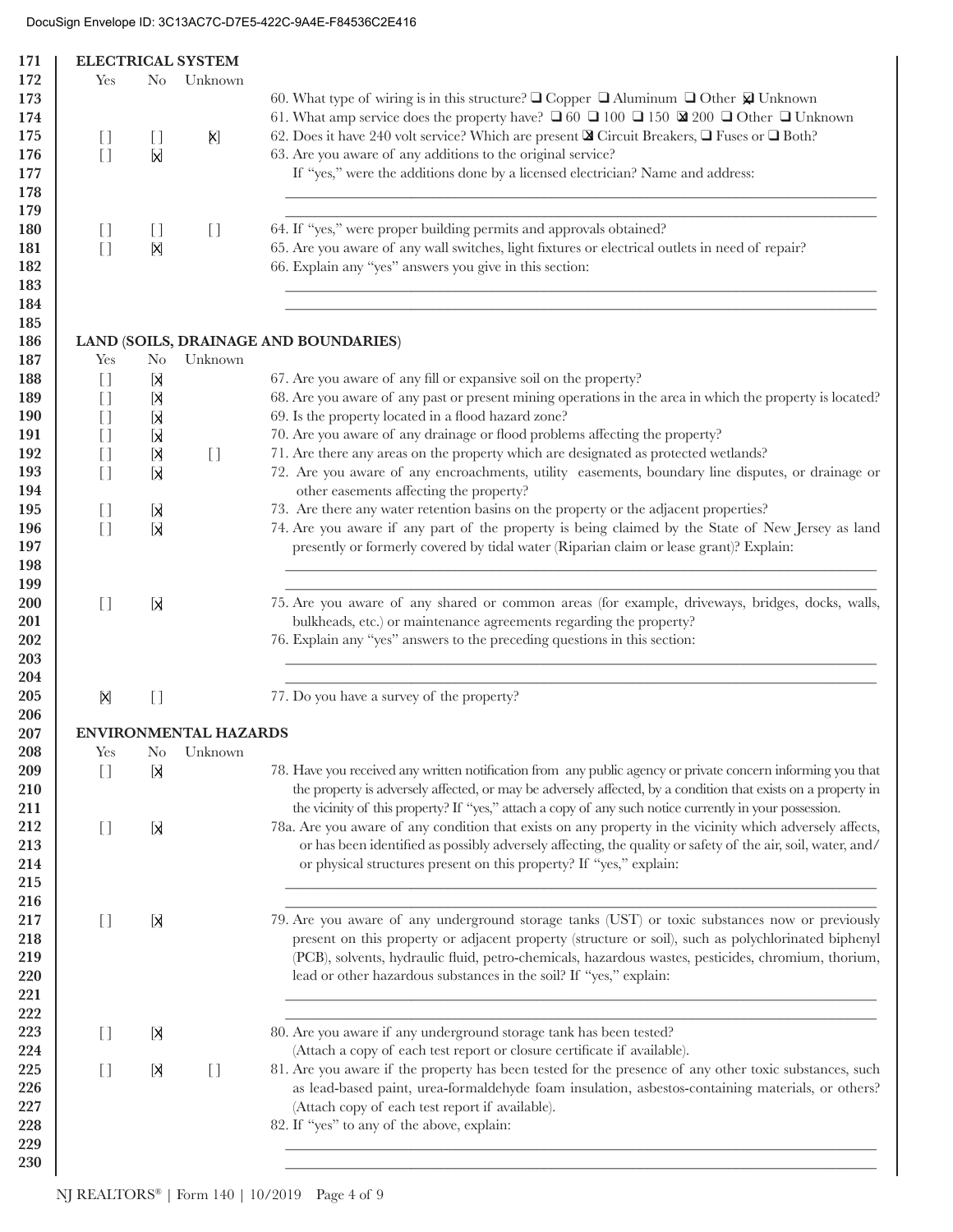| 231<br>232 | $[ \ ]$                                        | []                                     |                                        | 82a. If "yes" to any of the above, were any actions taken to correct the problem? Explain:                                                                                                                                           |
|------------|------------------------------------------------|----------------------------------------|----------------------------------------|--------------------------------------------------------------------------------------------------------------------------------------------------------------------------------------------------------------------------------------|
| 233<br>234 | $\begin{bmatrix} 1 \end{bmatrix}$              | X                                      | $\begin{array}{c} \square \end{array}$ | 83. Is the property in a designated Airport Safety Zone?                                                                                                                                                                             |
| 235        |                                                |                                        |                                        |                                                                                                                                                                                                                                      |
| 236        |                                                |                                        |                                        | DEED RESTRICTIONS, SPECIAL DESIGNATIONS, HOMEOWNERS ASSOCIATION/CONDOMINIUMS                                                                                                                                                         |
| 237<br>238 | <b>AND CO-OPS</b><br>Yes                       | N <sub>0</sub>                         | Unknown                                |                                                                                                                                                                                                                                      |
| 239        | $\begin{array}{c} \square \end{array}$         | X                                      |                                        | 84. Are you aware if the property is subject to any deed restrictions or other limitations on how it may                                                                                                                             |
| 240        |                                                |                                        |                                        | be used due to its being situated within a designated historic district, or a protected area like the                                                                                                                                |
| 241        |                                                |                                        |                                        | New Jersey Pinelands, or its being subject to similar legal authorities other than typical local zoning                                                                                                                              |
| 242        |                                                |                                        |                                        | ordinances?                                                                                                                                                                                                                          |
| 243        | $\begin{bmatrix} 1 \end{bmatrix}$              | M                                      |                                        | 85. Is the property part of a condominium or other common interest ownership plan?                                                                                                                                                   |
| 244        | $[ \ ]$                                        | X                                      |                                        | 85a. If so, is the property subject to any covenants, conditions, or restrictions as a result of its being part                                                                                                                      |
| 245        |                                                |                                        |                                        | of a condominium or other form of common interest ownership?                                                                                                                                                                         |
| 246        | $\begin{bmatrix} 1 \end{bmatrix}$              | M                                      |                                        | 86. As the owner of the property, are you required to belong to a condominium association or homeowners                                                                                                                              |
| 247        |                                                |                                        |                                        | association, or other similar organization or property owners?                                                                                                                                                                       |
| 248        | $[$                                            | X                                      |                                        | 86a. If so, what is the Association's name and telephone number?                                                                                                                                                                     |
| 249        |                                                |                                        |                                        |                                                                                                                                                                                                                                      |
| 250        | $\begin{bmatrix} 1 \end{bmatrix}$              | X                                      | $[$                                    | 86b. If so, are there any dues or assessments involved?                                                                                                                                                                              |
| 251        |                                                |                                        |                                        | If "yes," how much? $\overline{\phantom{a}}$<br>87. Are you aware of any defect, damage, or problem with any common elements or common areas that                                                                                    |
| 252<br>253 | $\begin{bmatrix} 1 \end{bmatrix}$              | Ŋ                                      |                                        | materially affects the property?                                                                                                                                                                                                     |
| 254        | $\begin{bmatrix} 1 \end{bmatrix}$              | X                                      |                                        | 88. Are you aware of any condition or claim which may result in an increase in assessments or fees?                                                                                                                                  |
| 255        | $[ \ ]$                                        | $\mathsf{X}$                           | $[ \ ]$                                | 89. Since you purchased the property, have there been any changes to the rules or by-laws of the                                                                                                                                     |
| 256        |                                                |                                        |                                        | Association that impact the property?                                                                                                                                                                                                |
| 257        |                                                |                                        |                                        | 90. Explain any "yes" answers you give in this section:                                                                                                                                                                              |
| 258        |                                                |                                        |                                        |                                                                                                                                                                                                                                      |
| 259        |                                                |                                        |                                        |                                                                                                                                                                                                                                      |
| 260        |                                                |                                        |                                        |                                                                                                                                                                                                                                      |
| 261        | <b>MISCELLANEOUS</b>                           |                                        |                                        |                                                                                                                                                                                                                                      |
| 262        | Yes                                            | N <sub>0</sub>                         | Unknown                                |                                                                                                                                                                                                                                      |
| 263        | $\begin{array}{c} \square \end{array}$         | X                                      |                                        | 91. Are you aware of any existing or threatened legal action affecting the property or any condominium                                                                                                                               |
| 264<br>265 |                                                |                                        |                                        | or homeowners association to which you, as an owner, belong?<br>92. Are you aware of any violations of Federal, State or local laws or regulations relating to this property?                                                        |
| 266        | $\begin{bmatrix} 1 \end{bmatrix}$<br>$[ \ ]$   | Ŋ<br><b>X</b>                          |                                        | 93. Are you aware of any zoning violations, encroachments on adjacent properties, non-conforming                                                                                                                                     |
| 267        |                                                |                                        |                                        | uses, or set-back violations relating to this property? If so, please state whether the condition is pre-                                                                                                                            |
| 268        |                                                |                                        |                                        | existing non-conformance to present day zoning or a violation to zoning and/or land use laws.                                                                                                                                        |
| 269        |                                                |                                        |                                        |                                                                                                                                                                                                                                      |
| 270        |                                                |                                        |                                        |                                                                                                                                                                                                                                      |
| 271        | $[ \ ]$                                        | [X                                     |                                        | 94. Are you aware of any public improvement, condominium or homeowner association assessments                                                                                                                                        |
| 272        |                                                |                                        |                                        | against the property that remain unpaid? Are you aware of any violations of zoning, housing,                                                                                                                                         |
| 273        |                                                |                                        |                                        | building, safety or fire ordinances that remain uncorrected?                                                                                                                                                                         |
| 274        | $\left[\!\!\left[\mathsf{X}\right]\!\!\right]$ | $\begin{array}{c} \square \end{array}$ | $\begin{array}{c} \square \end{array}$ | 95. Are there mortgages, encumbrances or liens on this property?                                                                                                                                                                     |
| 275<br>276 | $[ \ ]$                                        | [X                                     |                                        | 95a. Are you aware of any reason, including a defect in title, that would prevent you from conveying<br>clear title?                                                                                                                 |
| 277        | $[ \ ]$                                        | X                                      |                                        | 96. Are you aware of any material defects to the property, dwelling, or fixtures which are not disclosed                                                                                                                             |
| 278        |                                                |                                        |                                        | elsewhere on this form? (A defect is "material," if a reasonable person would attach importance                                                                                                                                      |
| 279        |                                                |                                        |                                        | to its existence or non-existence in deciding whether or how to proceed in the transaction.)                                                                                                                                         |
| 280        |                                                |                                        |                                        |                                                                                                                                                                                                                                      |
| 281        |                                                |                                        |                                        |                                                                                                                                                                                                                                      |
| 282        | $\begin{bmatrix} 1 \end{bmatrix}$              | $[\mathbf{X}]$                         |                                        | 97. Other than water and sewer charges, utility and cable tv fees, your local property taxes, any special                                                                                                                            |
| 283        |                                                |                                        |                                        | assessments and any association dues or membership fees, are there any other fees that you pay on                                                                                                                                    |
| 284        |                                                |                                        |                                        | an ongoing basis with respect to this property, such as garbage collection fees?                                                                                                                                                     |
| 285        |                                                |                                        |                                        | 98. Explain any other "yes" answers you give in this section:                                                                                                                                                                        |
| 286        |                                                |                                        |                                        | 95. Mortgage, HELOC <b>Contract Contract Contract Contract Contract Contract Contract Contract Contract Contract Contract Contract Contract Contract Contract Contract Contract Contract Contract Contract Contract Contract Con</b> |
| 287<br>288 |                                                |                                        |                                        |                                                                                                                                                                                                                                      |
| 289        |                                                |                                        |                                        |                                                                                                                                                                                                                                      |
| 290        |                                                |                                        |                                        |                                                                                                                                                                                                                                      |
|            |                                                |                                        |                                        |                                                                                                                                                                                                                                      |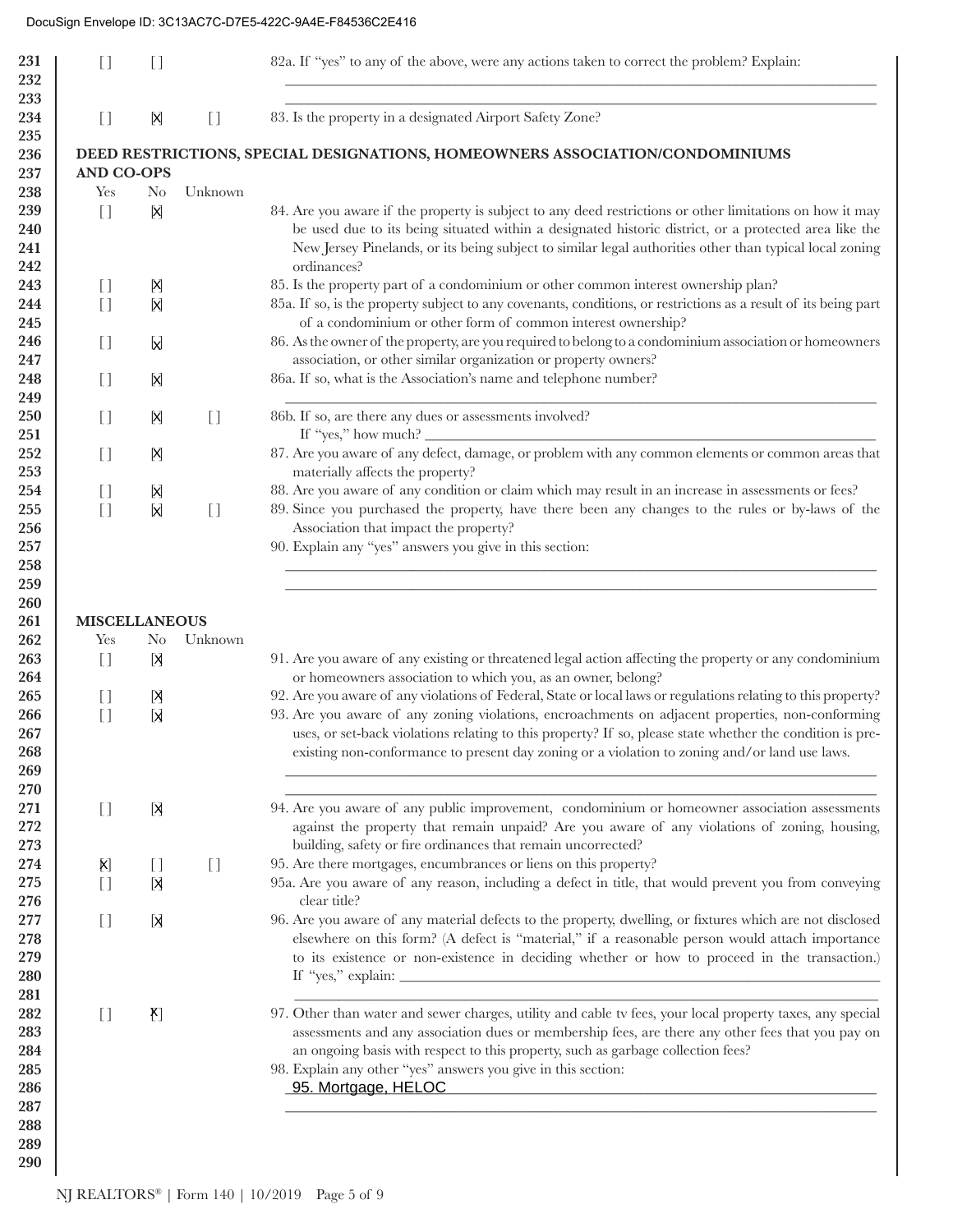| Yes<br>$[ ]$                      | N <sub>o</sub><br>$\mathsf{X}$         |                                   |                                                                                                                       | owners may waive, in writing, this right of confidentiality. As the owner(s) of this property, do you wish to waive this right?                                                                                                                                                      |
|-----------------------------------|----------------------------------------|-----------------------------------|-----------------------------------------------------------------------------------------------------------------------|--------------------------------------------------------------------------------------------------------------------------------------------------------------------------------------------------------------------------------------------------------------------------------------|
|                                   |                                        |                                   |                                                                                                                       |                                                                                                                                                                                                                                                                                      |
|                                   |                                        |                                   |                                                                                                                       |                                                                                                                                                                                                                                                                                      |
|                                   |                                        |                                   | Initials)                                                                                                             | (Initials)                                                                                                                                                                                                                                                                           |
|                                   |                                        |                                   |                                                                                                                       | If you responded "yes," answer the following questions. If you responded "no," proceed to the next section.                                                                                                                                                                          |
| Yes                               | N <sub>0</sub>                         | Unknown                           |                                                                                                                       |                                                                                                                                                                                                                                                                                      |
| $[ \ ]$                           | $[$                                    |                                   | 99. Are you aware if the property has been tested for radon gas? (Attach a copy of each test report if<br>available.) |                                                                                                                                                                                                                                                                                      |
| $[ \ ]$                           | $[$                                    |                                   |                                                                                                                       | 100. Are you aware if the property has been treated in an effort to mitigate the presence of radon gas?<br>(If "yes," attach a copy of any evidence of such mitigation or treatment.)                                                                                                |
| $[$                               | $\begin{array}{c} \square \end{array}$ |                                   |                                                                                                                       | 101. Is radon remediation equipment now present in the property?                                                                                                                                                                                                                     |
| $[ \ ]$                           | $[ \ ]$                                |                                   |                                                                                                                       | 101a. If "yes," is such equipment in good working order?                                                                                                                                                                                                                             |
|                                   |                                        |                                   |                                                                                                                       |                                                                                                                                                                                                                                                                                      |
|                                   |                                        | MAJOR APPLIANCES AND OTHER ITEMS  |                                                                                                                       |                                                                                                                                                                                                                                                                                      |
|                                   |                                        |                                   |                                                                                                                       | The terms of any final contract executed by the seller shall be controlling as to what appliances or other items, if any, shall be included<br>in the sale of the property. Which of the following items are present in the property? (For items that are not present, indicate "not |
| applicable.")                     |                                        |                                   |                                                                                                                       |                                                                                                                                                                                                                                                                                      |
|                                   |                                        |                                   |                                                                                                                       |                                                                                                                                                                                                                                                                                      |
| Yes                               | N <sub>o</sub>                         | Unknown                           | N/A                                                                                                                   |                                                                                                                                                                                                                                                                                      |
| $\bm{\mathsf{X}}$                 | $[ \ ]$                                |                                   | $[$                                                                                                                   | 102. Electric Garage Door Opener                                                                                                                                                                                                                                                     |
| $\bm{\mathsf{X}}$                 | $[ \ ]$                                |                                   | $[$                                                                                                                   | 102a. If "yes," are they reversible? Number of Transmitters 1                                                                                                                                                                                                                        |
| Ŋ                                 | $[ \ ]$                                | $\begin{bmatrix} 1 \end{bmatrix}$ | $[$                                                                                                                   | 103. Smoke Detectors                                                                                                                                                                                                                                                                 |
|                                   |                                        |                                   |                                                                                                                       | □ Battery □ Electric □ Both How many PER STATE AND LOCAL REQUIREMENT                                                                                                                                                                                                                 |
|                                   |                                        |                                   |                                                                                                                       |                                                                                                                                                                                                                                                                                      |
| $[ \ ]$                           | $[ \ ]$                                |                                   | $[$                                                                                                                   | 104. With regard to the above items, are you aware that any item is not in working order?                                                                                                                                                                                            |
|                                   |                                        |                                   |                                                                                                                       | 104a. If "yes," identify each item that is not in working order or defective and explain the nature                                                                                                                                                                                  |
|                                   |                                        |                                   |                                                                                                                       |                                                                                                                                                                                                                                                                                      |
|                                   |                                        |                                   |                                                                                                                       |                                                                                                                                                                                                                                                                                      |
| $\begin{bmatrix} 1 \end{bmatrix}$ | X)                                     |                                   | $\begin{bmatrix} 1 \end{bmatrix}$                                                                                     | 105. □ In-ground pool □ Above-ground pool □ Pool Heater □ Spa/Hot Tub                                                                                                                                                                                                                |
| $[ \ ]$                           | $[ \ ]$                                | $[ \ ]$                           | X                                                                                                                     | 105a. Were proper permits and approvals obtained?                                                                                                                                                                                                                                    |
| $[ \ ]$                           | $[ \ ]$                                |                                   | [X]                                                                                                                   | 105b. Are you aware of any leaks or other defects with the filter or the walls or other structural or<br>mechanical components of the pool or spa/hot tub?                                                                                                                           |
| $[ \ ]$                           | $[ \ ]$                                |                                   | $\mathsf{X}$                                                                                                          | 105c. If an in-ground pool, are you aware of any water seeping behind the walls of the pool?                                                                                                                                                                                         |
|                                   |                                        |                                   |                                                                                                                       | 106. Indicate which of the following may be included in the sale? (Indicate Y for yes N for no.)                                                                                                                                                                                     |
|                                   |                                        |                                   |                                                                                                                       | $\lceil x \rceil$ Refrigerator                                                                                                                                                                                                                                                       |
|                                   |                                        |                                   |                                                                                                                       | $\lceil x \rceil$ Range<br>[X] Microwave Oven                                                                                                                                                                                                                                        |
|                                   |                                        |                                   |                                                                                                                       | $\left[\chi\right]$ Dishwasher                                                                                                                                                                                                                                                       |
|                                   |                                        |                                   |                                                                                                                       | [ ] Trash Compactor                                                                                                                                                                                                                                                                  |
|                                   |                                        |                                   |                                                                                                                       | [ ] Garbage Disposal                                                                                                                                                                                                                                                                 |
|                                   |                                        |                                   |                                                                                                                       | [x] In-Ground Sprinkler System                                                                                                                                                                                                                                                       |
|                                   |                                        |                                   |                                                                                                                       | Central Vacuum System                                                                                                                                                                                                                                                                |
|                                   |                                        |                                   |                                                                                                                       | [ ] Security System                                                                                                                                                                                                                                                                  |
|                                   |                                        |                                   |                                                                                                                       | $\left[\mathsf{x}\right]$ Washer                                                                                                                                                                                                                                                     |
|                                   |                                        |                                   |                                                                                                                       | $[x]$ Dryer                                                                                                                                                                                                                                                                          |
|                                   |                                        |                                   |                                                                                                                       |                                                                                                                                                                                                                                                                                      |
|                                   |                                        |                                   |                                                                                                                       | $\lceil \ \rceil$ Intercom                                                                                                                                                                                                                                                           |
|                                   |                                        |                                   |                                                                                                                       | $\lceil$   Other                                                                                                                                                                                                                                                                     |
| <b>X</b>                          | $[$                                    | $[ \ ]$                           |                                                                                                                       | 107. Of those that may be included, is each in working order?<br>If "no," identify each item not in working order, explain the nature of the problem:                                                                                                                                |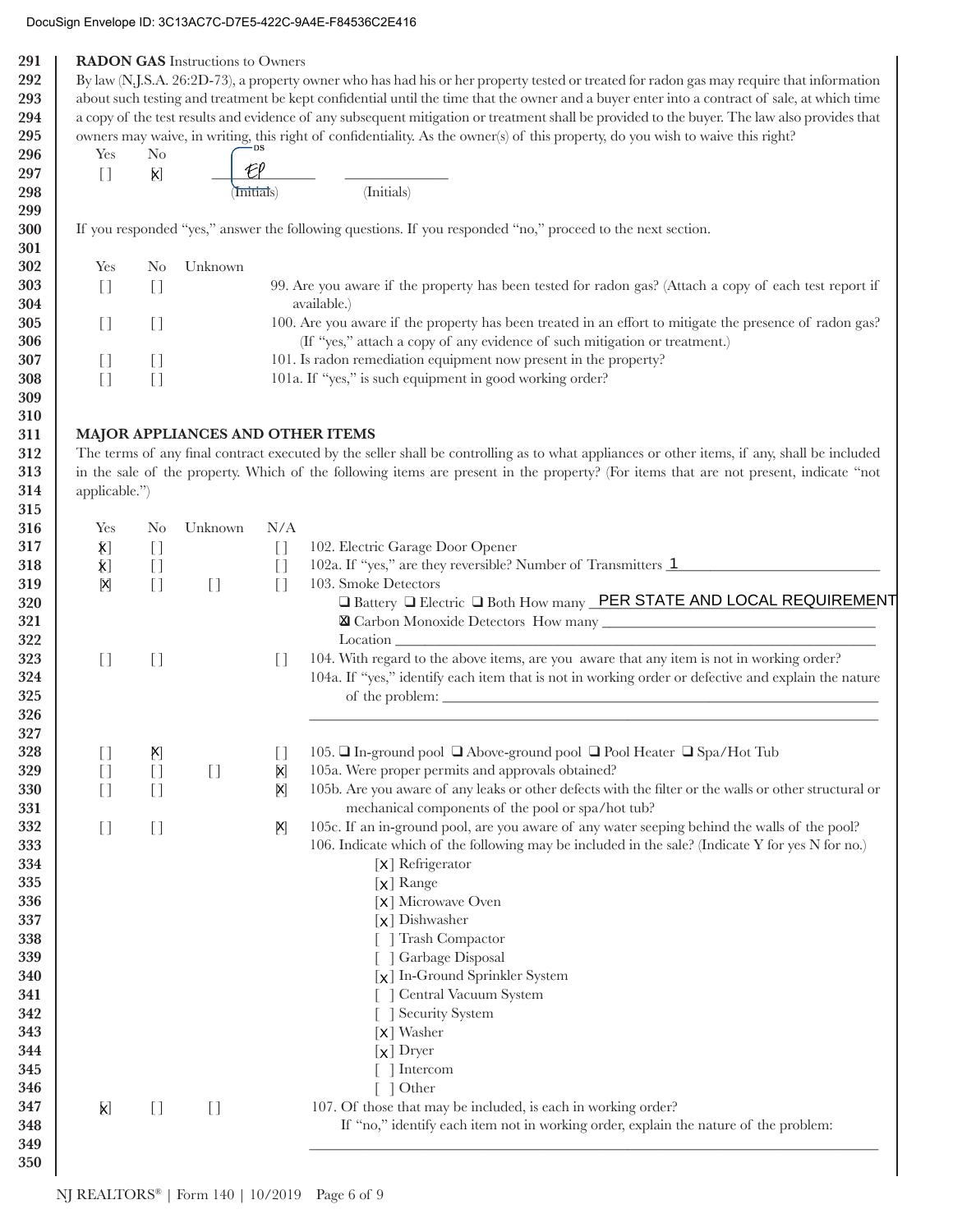#### 351 **SOLAR PANEL SYSTEMS** 352

353

354

355

By completing this section, Seller is acknowledging that the Property is serviced by a Solar Panel System, which means a system of solar panels designed to absorb the sunlight as a source of energy for generating electricity or heating, any and all inverters, net meter, wiring, roof supports and any other equipment pertaining to the Solar Panels (collectively, the "Solar Panel System"). This information may be used, among other purposes, to prepare a Solar Panel Addendum to be affixed to and made a part of a contract of sale for the Property.

|                                          | N <sub>0</sub> | Unknown                                |                                                                                                                                                                                                                                                                                                      |
|------------------------------------------|----------------|----------------------------------------|------------------------------------------------------------------------------------------------------------------------------------------------------------------------------------------------------------------------------------------------------------------------------------------------------|
|                                          |                | $[$                                    | 108. When was the Solar Panel System Installed?                                                                                                                                                                                                                                                      |
| $\begin{bmatrix} 1 \end{bmatrix}$        | $[$            | $[ \ ]$                                | 109. Are SRECs available from the Solar Panel System?                                                                                                                                                                                                                                                |
|                                          |                | $[$                                    | 109a. If SRECs are available, when will the SRECs expire?                                                                                                                                                                                                                                            |
| $[$                                      | $[$            | $[$                                    | 110. Is there any storage capacity on your Property for the Solar Panel System?                                                                                                                                                                                                                      |
| $\begin{array}{c} \square \end{array}$   | $[$            |                                        | 111. Are you aware of any defects in or damage to any component of the Solar Panel System? If yes,                                                                                                                                                                                                   |
|                                          |                |                                        |                                                                                                                                                                                                                                                                                                      |
|                                          |                |                                        | 112. Choose one of the following three options:                                                                                                                                                                                                                                                      |
| $\begin{bmatrix} 1 \end{bmatrix}$        |                |                                        | 112a. The Solar Panel System is financed under a power purchase agreement or other type of financing<br>arrangement which requires me/us to make periodic payments to a Solar Panel System provider<br>in order to acquire ownership of the Solar Panel System ("PPA")? If yes, proceed to Section A |
|                                          |                |                                        | below.                                                                                                                                                                                                                                                                                               |
| $\begin{bmatrix} 1 \end{bmatrix}$<br>$[$ |                |                                        | 112b. The Solar Panel System is the subject of a lease agreement. If yes, proceed to <b>Section B</b> below.<br>112c. I/we own the Solar Panel System outright. If yes, you do not have to answer any further questions.                                                                             |
|                                          |                |                                        | SECTION A - THE SOLAR PANEL SYSTEM IS SUBJECT TO A PPA                                                                                                                                                                                                                                               |
|                                          |                | $\begin{array}{c} \square \end{array}$ | 113. What is the current periodic payment amount? \$                                                                                                                                                                                                                                                 |
|                                          |                | $[ \ ]$                                | 114. What is the frequency of the periodic payments (check one)? ■ Monthly ■ Quarterly                                                                                                                                                                                                               |
|                                          |                | $[ \ ]$                                | 115. What is the expiration date of the PPA, which is when you will become the owner of the Solar Panel                                                                                                                                                                                              |
| $\begin{bmatrix} 1 \end{bmatrix}$        | $[ \ ]$        |                                        | 116. Is there a balloon payment that will become due on or before the PPA Expiration Date?                                                                                                                                                                                                           |
|                                          |                | $[ \ ]$                                | 117. If there is a balloon payment, what is the amount? \$                                                                                                                                                                                                                                           |
|                                          |                |                                        | 118. Choose one of the following three options:                                                                                                                                                                                                                                                      |
| $\begin{array}{c} \square \end{array}$   |                |                                        | 118a. Buyer will assume my/our obligations under the PPA at Closing.                                                                                                                                                                                                                                 |
| $[ \ ]$                                  |                |                                        | 118b. I/we will pay off or otherwise obtain cancellation of the PPA as of the Closing so that the Solar                                                                                                                                                                                              |
|                                          |                |                                        | Panel System can be included in the sale free and clear.                                                                                                                                                                                                                                             |
| $\begin{bmatrix} 1 \end{bmatrix}$        |                |                                        | 118c. I/we will remove the Solar Panel System from the Property and pay off or otherwise obtain<br>cancellation of the PPA as of the Closing.                                                                                                                                                        |
|                                          |                |                                        | SECTION B - THE SOLAR PANEL SYSTEM IS SUBJECT TO A LEASE                                                                                                                                                                                                                                             |
|                                          |                | $\begin{array}{c} \square \end{array}$ | 119. What is the current periodic lease payment amount? \$                                                                                                                                                                                                                                           |
|                                          |                | $\begin{array}{c} \square \end{array}$ | 120. What is the frequency of the periodic lease payments (check one)? $\Box$ Monthly $\Box$ Quarterly                                                                                                                                                                                               |
|                                          |                | $[$                                    | 121. What is the expiration date of the lease? _________________________________                                                                                                                                                                                                                     |
|                                          |                |                                        | 122. Choose one of the following two options:                                                                                                                                                                                                                                                        |
|                                          |                |                                        |                                                                                                                                                                                                                                                                                                      |
| $\begin{bmatrix} 1 \end{bmatrix}$        |                |                                        | 122a. Buyer will assume our obligations under the lease at Closing.                                                                                                                                                                                                                                  |

410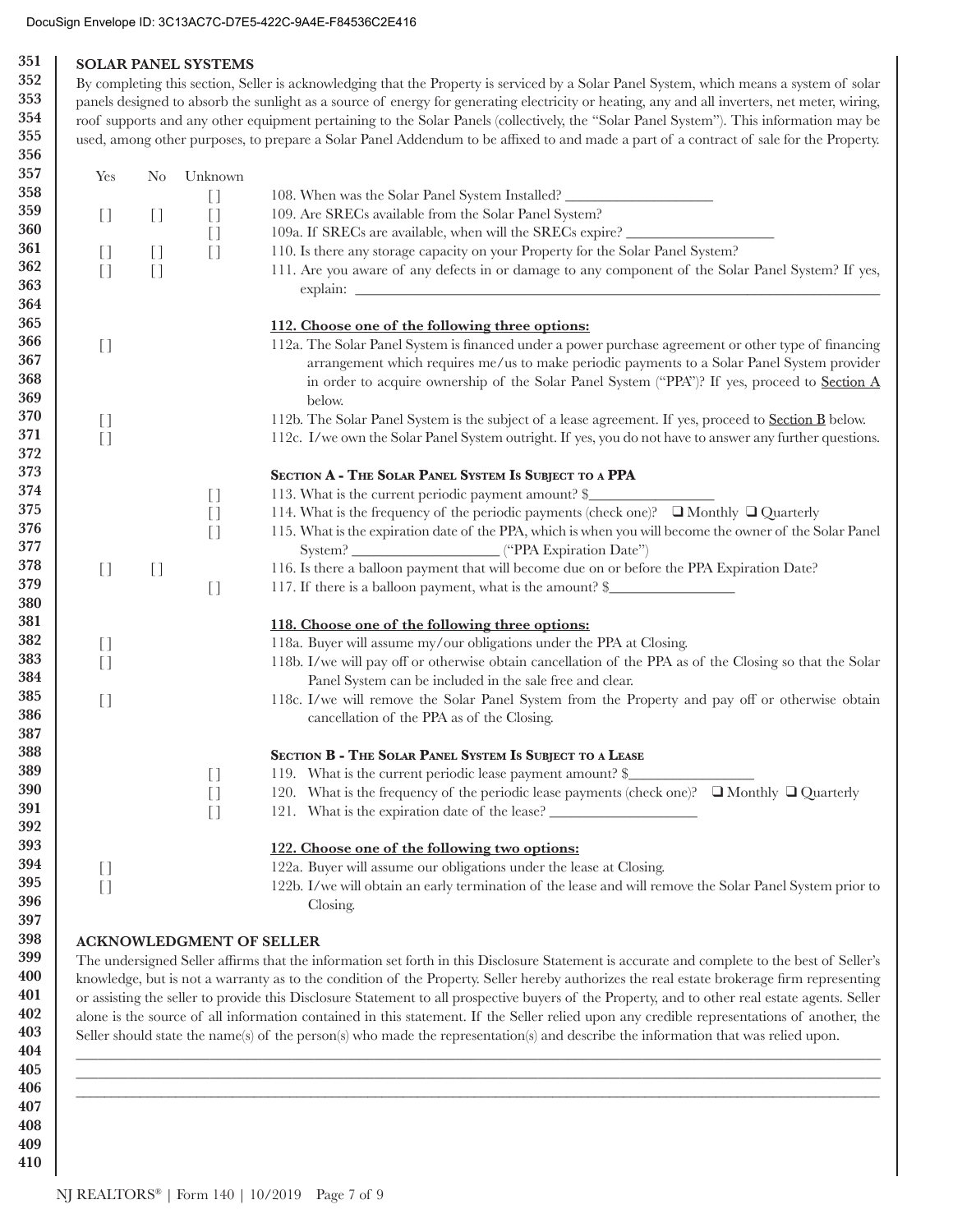| DocuSigned by:                                             | 3/16/2021   4:19 PM EDT                                                                                                                                                                                                                                                                                                                                                                                                                                                                                                                                                                                                                                                                                                                                                                                                                                                                                                                                                                                                                                                                                                                                                                                                                                                                                        |
|------------------------------------------------------------|----------------------------------------------------------------------------------------------------------------------------------------------------------------------------------------------------------------------------------------------------------------------------------------------------------------------------------------------------------------------------------------------------------------------------------------------------------------------------------------------------------------------------------------------------------------------------------------------------------------------------------------------------------------------------------------------------------------------------------------------------------------------------------------------------------------------------------------------------------------------------------------------------------------------------------------------------------------------------------------------------------------------------------------------------------------------------------------------------------------------------------------------------------------------------------------------------------------------------------------------------------------------------------------------------------------|
| SELLEERA92CA50E404                                         | <b>DATE</b>                                                                                                                                                                                                                                                                                                                                                                                                                                                                                                                                                                                                                                                                                                                                                                                                                                                                                                                                                                                                                                                                                                                                                                                                                                                                                                    |
|                                                            |                                                                                                                                                                                                                                                                                                                                                                                                                                                                                                                                                                                                                                                                                                                                                                                                                                                                                                                                                                                                                                                                                                                                                                                                                                                                                                                |
| <b>SELLER</b>                                              | <b>DATE</b>                                                                                                                                                                                                                                                                                                                                                                                                                                                                                                                                                                                                                                                                                                                                                                                                                                                                                                                                                                                                                                                                                                                                                                                                                                                                                                    |
| <b>SELLER</b>                                              | <b>DATE</b>                                                                                                                                                                                                                                                                                                                                                                                                                                                                                                                                                                                                                                                                                                                                                                                                                                                                                                                                                                                                                                                                                                                                                                                                                                                                                                    |
| <b>SELLER</b>                                              | <b>DATE</b>                                                                                                                                                                                                                                                                                                                                                                                                                                                                                                                                                                                                                                                                                                                                                                                                                                                                                                                                                                                                                                                                                                                                                                                                                                                                                                    |
|                                                            |                                                                                                                                                                                                                                                                                                                                                                                                                                                                                                                                                                                                                                                                                                                                                                                                                                                                                                                                                                                                                                                                                                                                                                                                                                                                                                                |
| EXECUTOR, ADMINISTRATOR, TRUSTEE<br>Statement.             | (If applicable) The undersigned has never occupied the property and lacks the personal knowledge necessary to complete this Disclosure                                                                                                                                                                                                                                                                                                                                                                                                                                                                                                                                                                                                                                                                                                                                                                                                                                                                                                                                                                                                                                                                                                                                                                         |
|                                                            | <b>DATE</b>                                                                                                                                                                                                                                                                                                                                                                                                                                                                                                                                                                                                                                                                                                                                                                                                                                                                                                                                                                                                                                                                                                                                                                                                                                                                                                    |
|                                                            |                                                                                                                                                                                                                                                                                                                                                                                                                                                                                                                                                                                                                                                                                                                                                                                                                                                                                                                                                                                                                                                                                                                                                                                                                                                                                                                |
|                                                            |                                                                                                                                                                                                                                                                                                                                                                                                                                                                                                                                                                                                                                                                                                                                                                                                                                                                                                                                                                                                                                                                                                                                                                                                                                                                                                                |
| RECEIPT AND ACKNOWLEDGMENT BY PROSPECTIVE BUYER            | <b>DATE</b>                                                                                                                                                                                                                                                                                                                                                                                                                                                                                                                                                                                                                                                                                                                                                                                                                                                                                                                                                                                                                                                                                                                                                                                                                                                                                                    |
| home inspection as performed by a licensed home inspector. | The undersigned Prospective Buyer acknowledges receipt of this Disclosure Statement prior to signing a Contract of Sale pertaining to<br>this Property. Prospective Buyer acknowledges that this Disclosure Statement is not a warranty by Seller and that it is Prospective Buyer's<br>responsibility to satisfy himself or herself as to the condition of the Property. Prospective Buyer acknowledges that the Property may be<br>inspected by qualified professionals, at Prospective Buyer's expense, to determine the actual condition of the Property. Prospective Buyer<br>further acknowledges that this form is intended to provide information relating to the condition of the land, structures, major systems and<br>amenities, if any, included in the sale. This form does not address local conditions which may affect a purchaser's use and enjoyment of<br>the property such as noise, odors, traffic volume, etc. Prospective Buyer acknowledges that they may independently investigate such local<br>conditions before entering into a binding contract to purchase the property. Prospective Buyer acknowledges that he or she understands<br>that the visual inspection performed by the Seller's real estate broker/broker-salesperson/salesperson does not constitute a professional |
| PROSPECTIVE BUYER                                          | <b>DATE</b>                                                                                                                                                                                                                                                                                                                                                                                                                                                                                                                                                                                                                                                                                                                                                                                                                                                                                                                                                                                                                                                                                                                                                                                                                                                                                                    |
| PROSPECTIVE BUYER                                          | <b>DATE</b>                                                                                                                                                                                                                                                                                                                                                                                                                                                                                                                                                                                                                                                                                                                                                                                                                                                                                                                                                                                                                                                                                                                                                                                                                                                                                                    |
| PROSPECTIVE BUYER                                          | <b>DATE</b>                                                                                                                                                                                                                                                                                                                                                                                                                                                                                                                                                                                                                                                                                                                                                                                                                                                                                                                                                                                                                                                                                                                                                                                                                                                                                                    |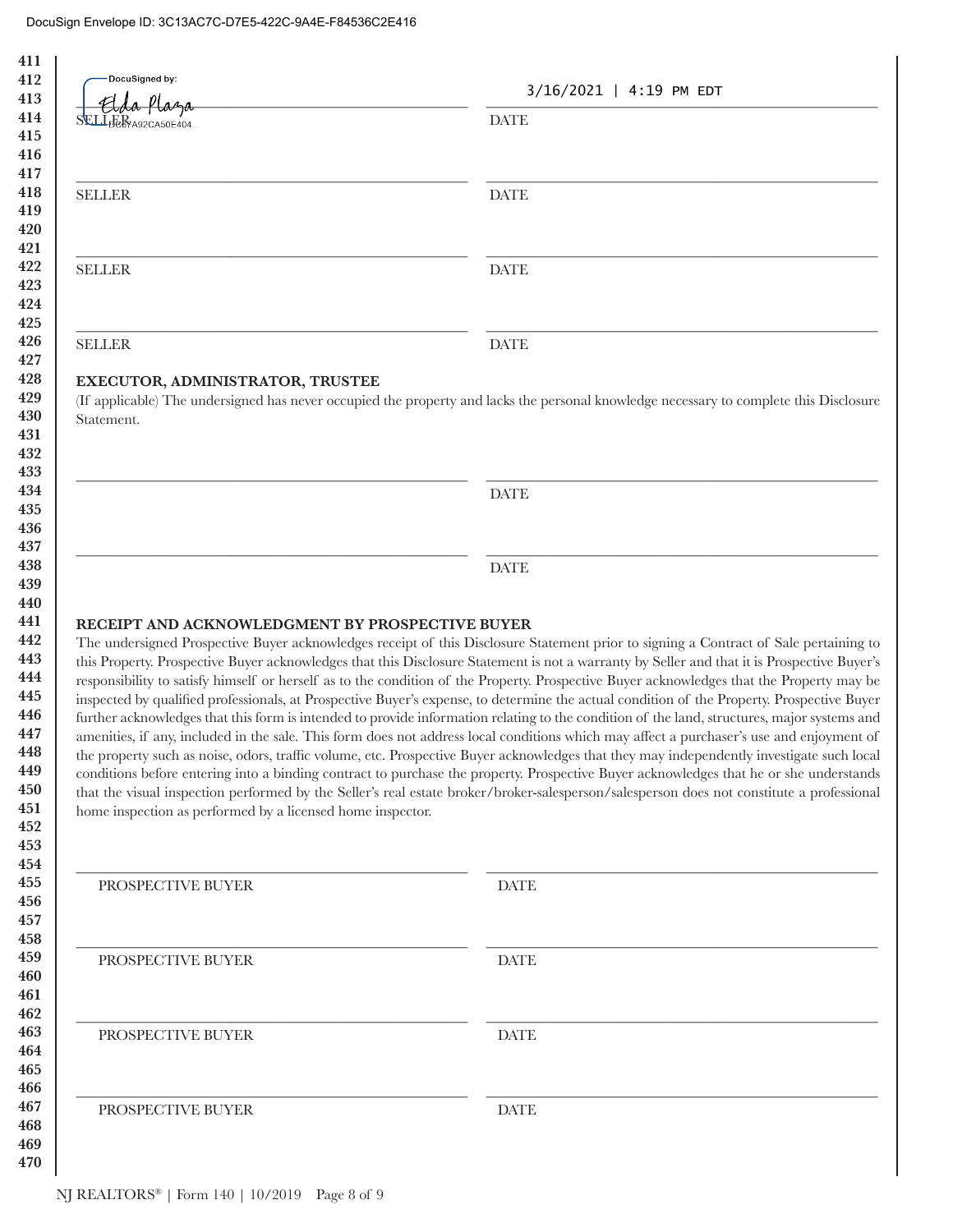| 471 l | ACKNOWLEDGMENT OF REAL ESTATE BROKER/BROKER-SALESPERSON/SALESPERSON |
|-------|---------------------------------------------------------------------|
|-------|---------------------------------------------------------------------|

472 The undersigned Seller's real estate broker/broker-salesperson/salesperson acknowledges receipt of the Property Disclosure Statement 473 form and that the information contained in the form was provided by the Seller.

The Seller's real estate broker/broker-salesperson/salesperson also confirms that he or she visually inspected the property with reasonable 474

475 diligence to ascertain the accuracy of the information disclosed by the seller, prior to providing a copy of the property disclosure statement 476 to the buyer.

The Prospective Buyer's real estate broker/broker-salesperson/salesperson also acknowledges receipt of the Property Disclosure Statement 477 478 form for the purpose of providing it to the Prospective Buyer.

| - Docusigned by: $\mathbb{F}$ is a set of $\mathbb{F}$<br>Susan adler | 3/17/2021   11:52 AM EDT     |
|-----------------------------------------------------------------------|------------------------------|
| SETICLER STAL ESTATE BROKER/                                          | $\ensuremath{\mathsf{DATE}}$ |
| BROKER-SALESPERSON/SALESPERSON:                                       |                              |
|                                                                       |                              |
|                                                                       |                              |
| PROSPECTIVE BUYER'S REAL ESTATE BROKER/                               | $\ensuremath{\mathsf{DATE}}$ |
| BROKER-SALESPERSON/SALESPERSON:                                       |                              |
|                                                                       |                              |
|                                                                       |                              |
|                                                                       |                              |
|                                                                       |                              |
|                                                                       |                              |
|                                                                       |                              |
|                                                                       |                              |
|                                                                       |                              |
|                                                                       |                              |
|                                                                       |                              |
|                                                                       |                              |
|                                                                       |                              |
|                                                                       |                              |
|                                                                       |                              |
|                                                                       |                              |
|                                                                       |                              |
|                                                                       |                              |
|                                                                       |                              |
|                                                                       |                              |
|                                                                       |                              |
|                                                                       |                              |
|                                                                       |                              |
|                                                                       |                              |
|                                                                       |                              |
|                                                                       |                              |
|                                                                       |                              |
|                                                                       |                              |
|                                                                       |                              |
|                                                                       |                              |
|                                                                       |                              |
|                                                                       |                              |
|                                                                       |                              |
|                                                                       |                              |
|                                                                       |                              |
|                                                                       |                              |
|                                                                       |                              |
|                                                                       |                              |
|                                                                       |                              |